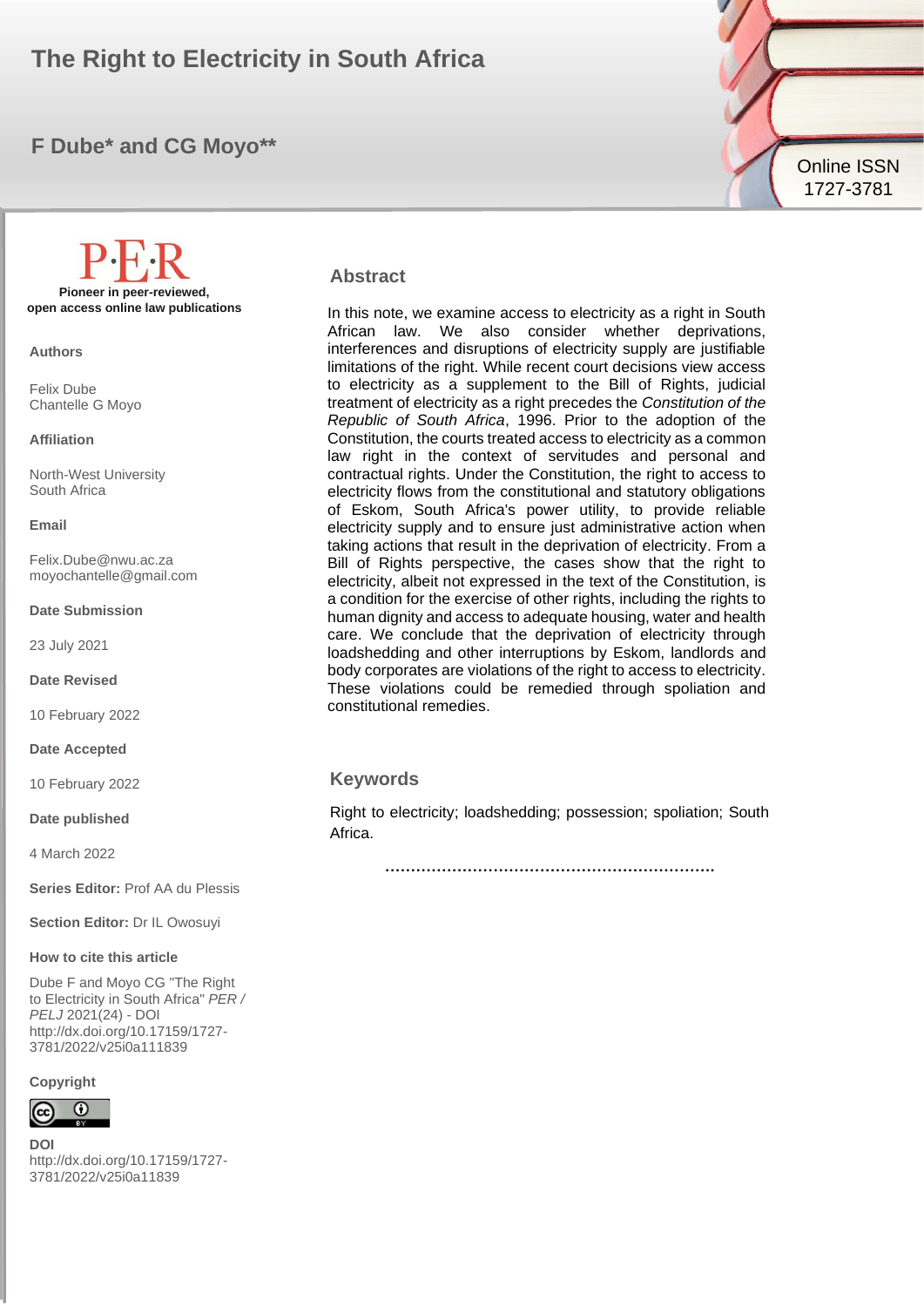# **1 Introduction**

Access to electricity is necessary in the modern era. Not only does electricity outpace natural gas, coal and wood in that it provides clean energy for cooking and heating but also because it powers installations, devices and appliances that define the Fourth Industrial Revolution. As such, electricity has a direct impact on modern communication, education, transport and security. However, international law and domestic legal systems do not specifically prescribe a right to electricity. In international law, the implied right to electricity is viewed as an add-on to the right to development, which encompasses access to clean and efficient energy.<sup>1</sup> Löfquist says that the language used in human rights law provides a route to protect and promote access to electricity.<sup>2</sup> Notwithstanding this proposition, the question whether access to electricity is (or should be) a human right is contested, particularly in South Africa. The *Constitution of the Republic of South Africa*, 1996 (the Constitution) does not expressly provide for a right to electricity. There is a paucity of scholarship on whether, in the absence of a constitutional provision, access to electricity could be interpreted as a right. At present, South Africans are "entitled" to electricity as a basic municipal service.<sup>3</sup> Some judges say that access to electricity is a privilege, not an absolute right.<sup>4</sup> This has implications for the conduct of municipalities, Eskom, landlords and body corporates, all of whom exercise some degree of control over the supply of electricity.

Felix Dube. LLB LLM LLD. Postdoctoral fellow, South African Research Chair in Cities, Law and Environmental Sustainability (CLES), Faculty of Law, North-West University, South Africa. Email: Felix.Dube@nwu.ac.za. This paper was made possible by the financial generosity of the National Research Foundation (Grant no: 115581). We are grateful to the editors, Prof Willemien du Plessis, and the anonymous reviewers for their insightful feedback on the draft manuscript. All faults that remain are ours. ORCID https://orcid.org/0000-0002-6490-4629.

Chantelle G Moyo. LLB LLM. PhD candidate, Faculty of Law, North-West University, South Africa. Email: moyochantelle@gmail.com. ORCID https://orcid.org/0000- 0002-6906-8025.

<sup>1</sup> Dugard "Power to the People?" 267. See *CESCR General Comment No 4: The Right to Adequate Housing* UN Doc E/1992/23 (1991), which includes access to energy as part of the right to adequate housing. Also see World Bank 2018 https://www.worldbank.org/en/news/feature/2018/04/18/access-energysustainable-development-goal-7.

<sup>2</sup> Löfquist 2020 *Intl J Hum Rts* 711.

<sup>3</sup> See Steytler and De Visser *Local Government* § 2.3.2; *Joseph v City of Johannesburg* 2010 4 SA 55 (CC) (hereafter *Joseph v City of Johannesburg*) para 34; Schedule 4 Part B of the *Constitution of the Republic of South Africa*, 1996 (the Constitution); s 4(2)(f) of the *Local Government: Municipal Systems Act* 32 of 2000.

<sup>4</sup> See *Darries v City of Johannesburg* 2009 5 SA 284 (GSJ) (hereafter *Darries v City of Johannesburg*) para 39.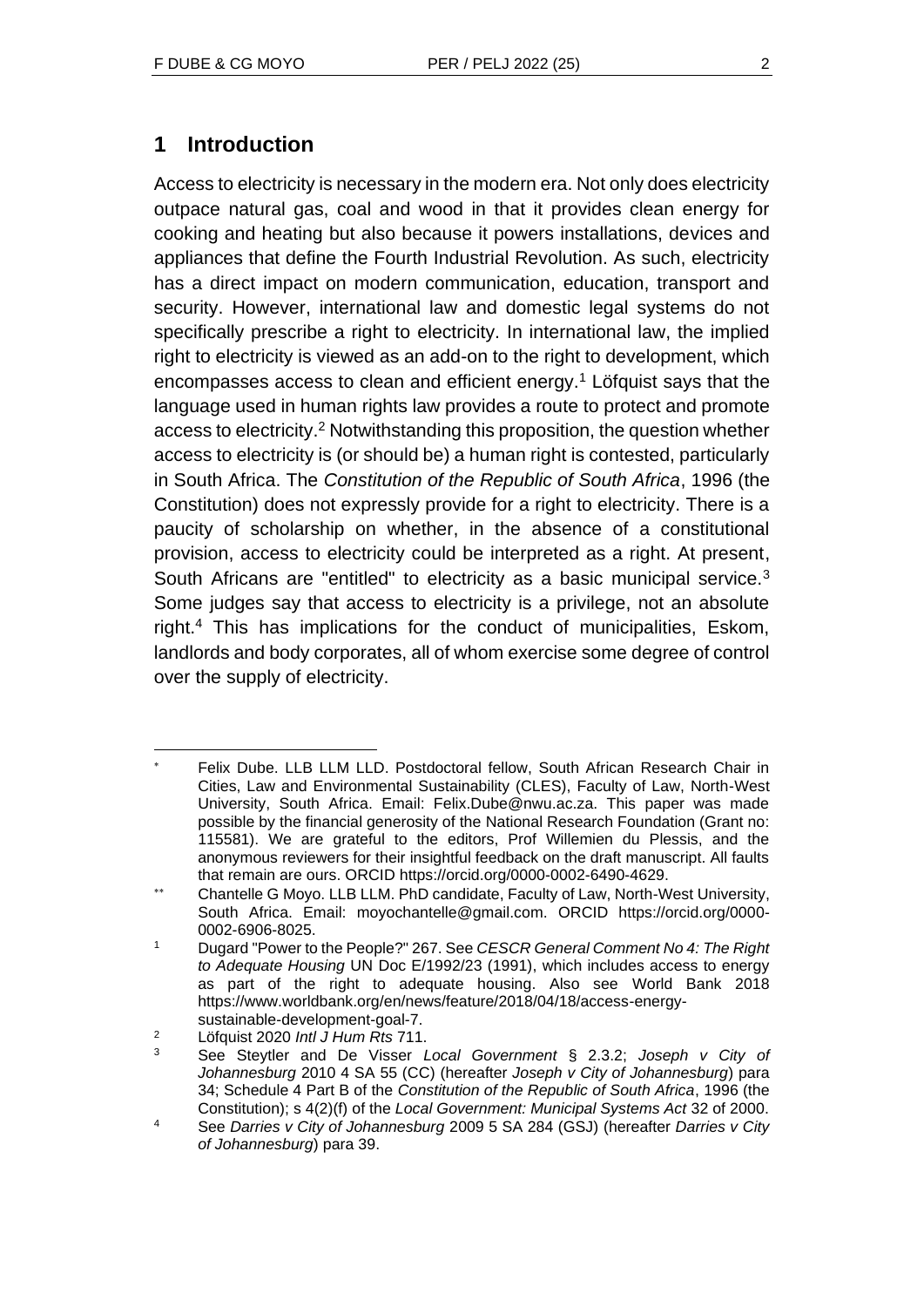In this note, we examine access to electricity as a right in South African law. We also consider whether deprivations, interferences and disruptions of electricity supply are justifiable limitations of the right. We start by discussing what could be perceived as the sources of the right to electricity in South African law. We examine the common law, legislation and the Bill of Rights. Under the common law, we discuss the judicial interpretation of the right to electricity in the context of servitudes and personal and contractual rights, all of which include incidents of possession. From a statutory viewpoint, we discuss the duty of Eskom to supply electricity. We argue that the *Electricity Regulation Act*<sup>5</sup> bestows an obligation on Eskom to provide a reliable electricity supply. Concerning the Constitution, we briefly examine the duty of municipalities to supply electricity as a basic municipal service. We also discuss the Bill of Rights, from which the right to electricity could be inferred as a prerequisite and as a supplement to the enjoyment of the rights to human dignity and access to housing, water and health care, among others. We proceed to examine limitations of the right to electricity through deprivations such as loadshedding, interruptions to municipalities for nonpayment, and disconnections by landlords and body corporates who attempt to enforce evictions and to compel tenants to comply with contractual obligations. We also present two remedies for deprivation of electricity, namely, spoliation relief and constitutional remedies.

# **2 Sources of the right to electricity**

### *2.1 Common law*

At common law, the right to electricity emanates from alleged servitudes and personal rights and contractual rights. $6$  A servitude is a part of the law of property and is defined as a limited right that entitles its holder to the use or enjoyment of the property of another or to the right to insist that the owner of such property must refrain from exercising some of the privileges of ownership.<sup>7</sup> A person who alleges the existence of a servitude need not prove the right but should merely allege its existence to get a remedy.<sup>8</sup> An alleged servitude leads to quasi-possession, meaning that a person who claims a right to electricity through a servitude should be in quasi-

<sup>5</sup> *Electricity Regulation Act* 4 of 2006 (the *Electricity Regulation Act*).

<sup>6</sup> *Wilrus Trading CC v De Street Properties* 2021 JOL 49563 (GP) (hereafter *Wilrus v De Street Properties*) para 23; *Makeshift 1190 (Pty) Ltd v Cilliers* 2020 3 All SA 234 (WCC) (hereafter *Makeshift v Cilliers*) para 32.

<sup>7</sup> Muller *et al Silberberg and Schoeman's Law of Property* 371.

<sup>8</sup> Muller *et al Silberberg and Schoeman's Law of Property* 371.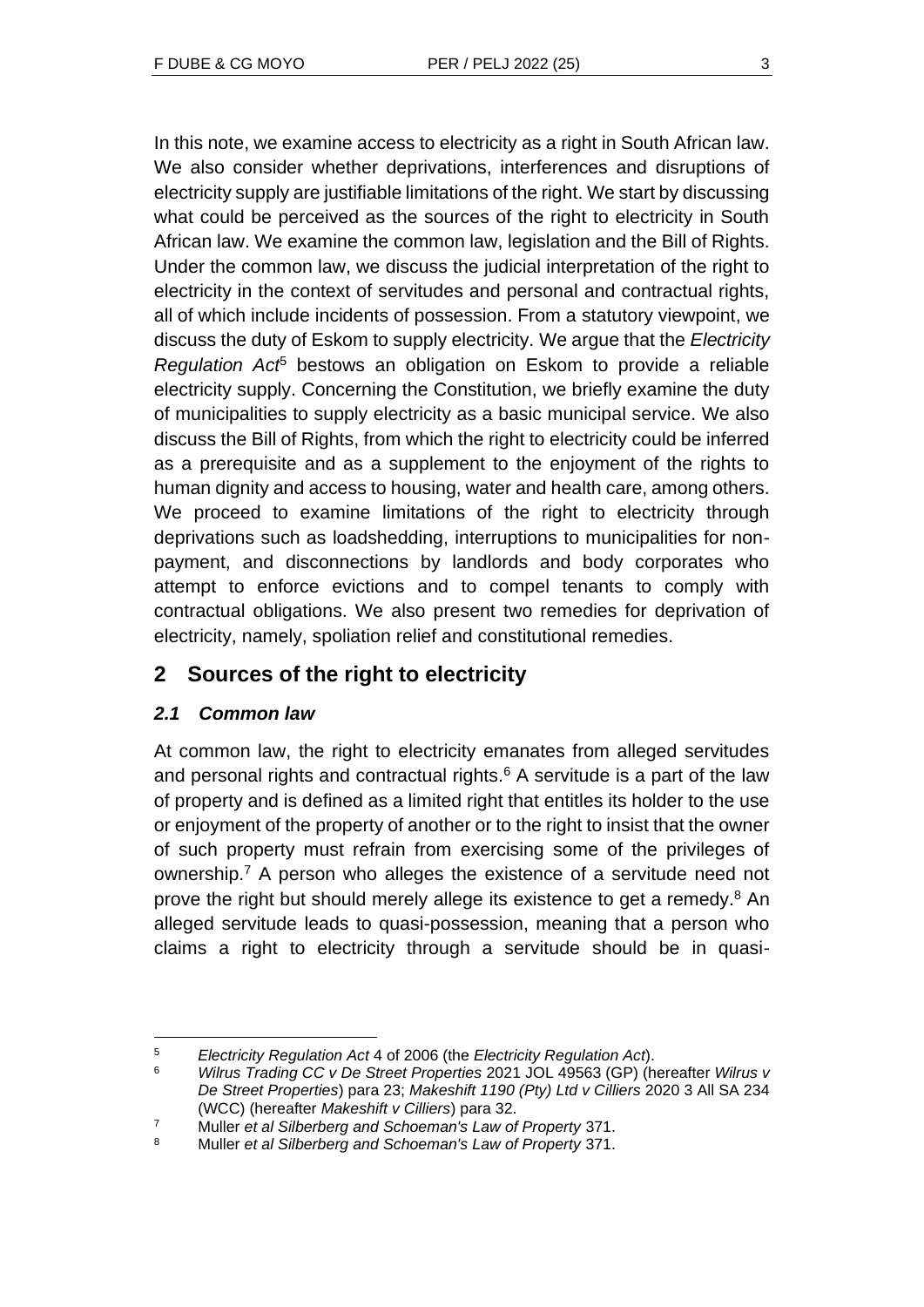possession of the property at which the deprivation of electricity occurred.<sup>9</sup> In *First Rand v Scholtz*, the court held that a right that is held in quasipossession must be *gebruiksreg,* i.e. right of use, or an incident of the possession or control of the property in question.<sup>10</sup> The court held that when it comes to legal proceedings to remedy deprivations of property, a court need not concern itself with whether a right is proven but that the facts must show that before the deprivation, the applicant had enjoyed undisturbed quasi-possession of the right.<sup>11</sup> The supply of electricity is an incident of possession.<sup>12</sup>

In *Makeshift v Cilliers*, the court considered whether an occupier of the property had, in terms of a contractual relationship, possession of the supply of electricity. The court held that if the supply of electricity is an incident to the contractual relationship for the occupation of the property, the right to electricity is protected. The basis of the court's reasoning was that the supply of electricity is a practical necessity for the occupation of a dwelling. Modern housing cannot be conceived without electricity. Therefore, the discontinuation of an electricity supply significantly disturbs the occupation of the dwelling. However, the court was not convinced that a contractual relationship for the supply of electricity converts the right to electricity into an incident of the possession and control of property. The court arrived at this conclusion by considering the authorities on the subject. The parties before the court had a dispute on whether the respondent had possession of electricity.<sup>13</sup> The court resolved the dispute by relying on *Eskom v Masinda*, in which it was confirmed that some incorporeal rights are subjects of quasi-possession.

The *Makeshift v Cilliers* court was satisfied that the right to electricity could be properly characterised as either a right of use or an incident to the possession or control of property.<sup>14</sup> However, the court said that such a right "may be no more than a 'mere' personal right".<sup>15</sup> In several other cases, the

<sup>9</sup> For a discussion of quasi-possession, see *Impala Water Users Association v Lourens* 2004 2 All SA 476 (SCA); *Sebastian v Malelane Irrigation Board* 1950 2 All SA 351 (T).

<sup>10</sup> *First Rand Ltd t/a R Merchant Bank v Scholtz* 2008 2 SA 503 (SCA) (hereafter *First Rand v Scholtz*).

<sup>11</sup> *First Rand v Scholtz*, quoted in *Eskom Holdings SOC Ltd v Masinda* 2019 5 SA 386 (SCA) (hereafter *Eskom v Masinda*) para 14 and *Makeshift v Cilliers* para 21.

<sup>12</sup> See *Eskom v Nikelo* (CA38/18) [2018] ZAECMHC 48 (21 August 2018) (hereafter *Eskom v Nikelo*). However, this case was cited disapprovingly in *Eskom v Masinda* para 16.

<sup>13</sup> *Makeshift v Cilliers* para 20.

<sup>14</sup> *Makeshift v Cilliers* para 24.

<sup>15</sup> *Makeshift v Cilliers* para 23.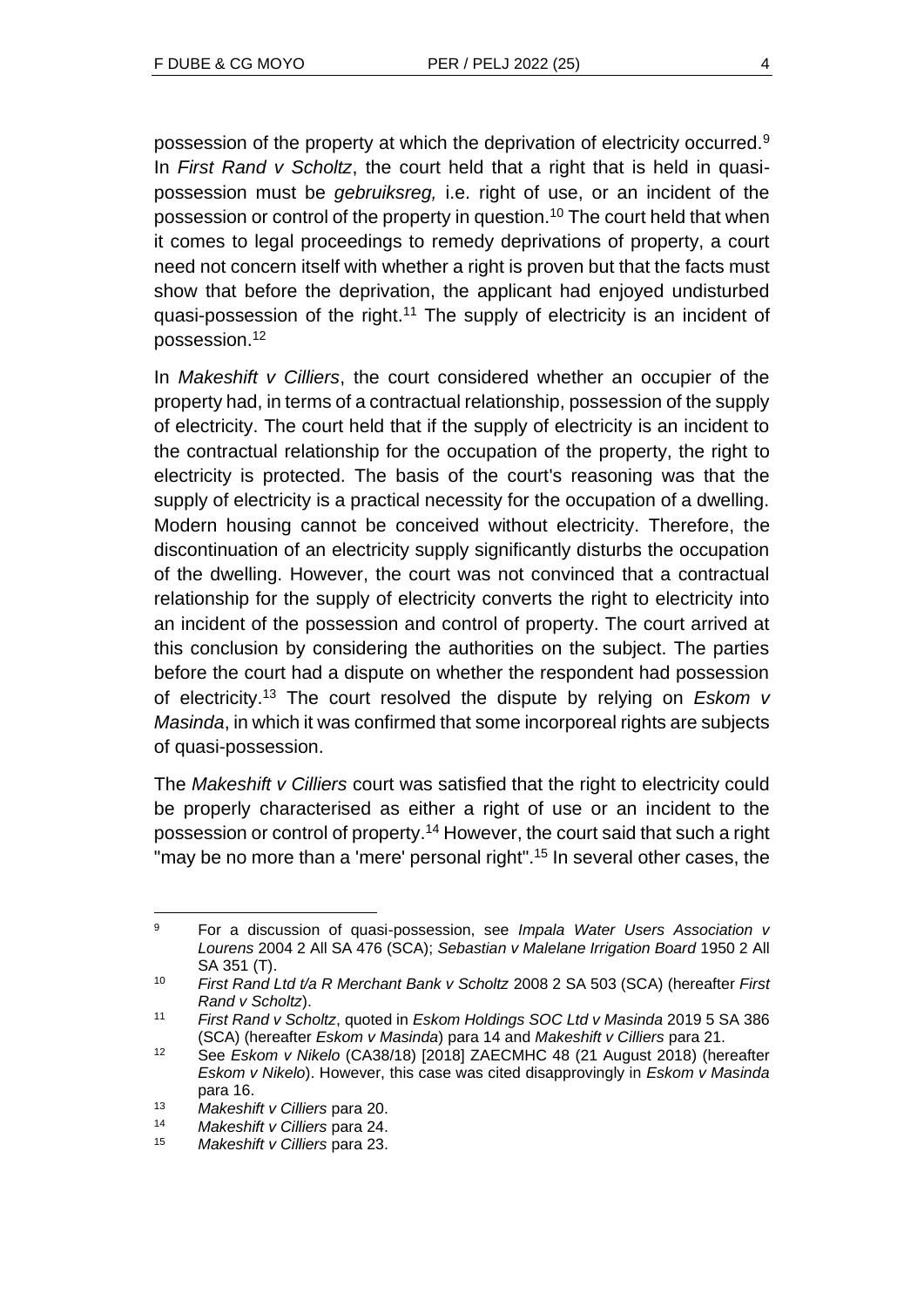courts held that a right to electricity might flow purely from personal rights.<sup>16</sup> However, these cases did not involve quasi-possession.<sup>17</sup> There was no service, and no similar rights were alleged. The issue of whether the right to electricity is personal arose in *Wilrus De Street Properties*. The applicants sought, *inter alia*, the restoration of electricity supply to their premises and asked the court to order the respondent to cancel and rectify the negative and arrear balances loaded on their pre-paid electricity meters.<sup>18</sup> Although *Wilrus v De Street Properties* was not against the landlord, *per se*, a court may order the restoration of the supply not in its own right but as a means to protect possession of the immovable property at which the interference occurred.<sup>19</sup> As an incorporeal right, the right to electricity must be viewed in the context of whether it is a right of use or whether it is "an incident of the possession or control of the property"<sup>20</sup> served by the supply of electricity.

In *Makeshift v Cilliers*, the court did not agree that the right to electricity is an incident of the possession or control of the property. The court chose to view a contractual relationship (*precarium*) as the correct basis upon which to interpret the right to electricity. In earlier cases, the courts had concluded that a right to electricity could arise from an alleged personal contractual right.<sup>21</sup> When the right to electricity arises from a contractual relationship, it is a supplement to or part of the alleged right of the person claiming such a right to occupy the property. However, the right to electricity in terms of a contractual relationship is not available to third parties, as confirmed in *Tshumisano Trading v Bronkhorst*, <sup>22</sup> in which the court dismissed an application to order the respondents to reinstate electricity supply to business premises. The court said that since the contractual arrangement with the respondents was entered by a close corporation that the applicant controlled, the applicant lacked *locus standi*. <sup>23</sup> Without a contract for the supply of electricity, the applicant could not prove a right to electricity.

<sup>16</sup> Examples include *Telkom SA Ltd v Xsinet (Pty) Ltd* 2003 5 SA 309 (SCA); *Zulu v Minister of Works, KwaZulu-Natal* 1992 1 SA 181 (D); *Eskom v Nikelo*; *Eskom v Masinda*; *First Rand v Scholtz*.

<sup>17</sup> *Makeshift v Cilliers* para 32.

<sup>18</sup> *Wilrus v De Street Properties* para 4.

<sup>19</sup> See *Nienaber v Stuckey* 1946 AD 1049.

<sup>20</sup> *Makeshift v Cilliers* para 24.

<sup>21</sup> See *Naidoo v Moodley* 1982 4 SA 82 (T); *Froman v Herbmore Timber and Hardware (Pty) Ltd* 1984 3 SA 609 (W).

<sup>22</sup> *Tshumisano Trading v Bronkhorst* 2017 JOL 38104 (LT).

<sup>23</sup> *Tshumisano Trading* para 9.1.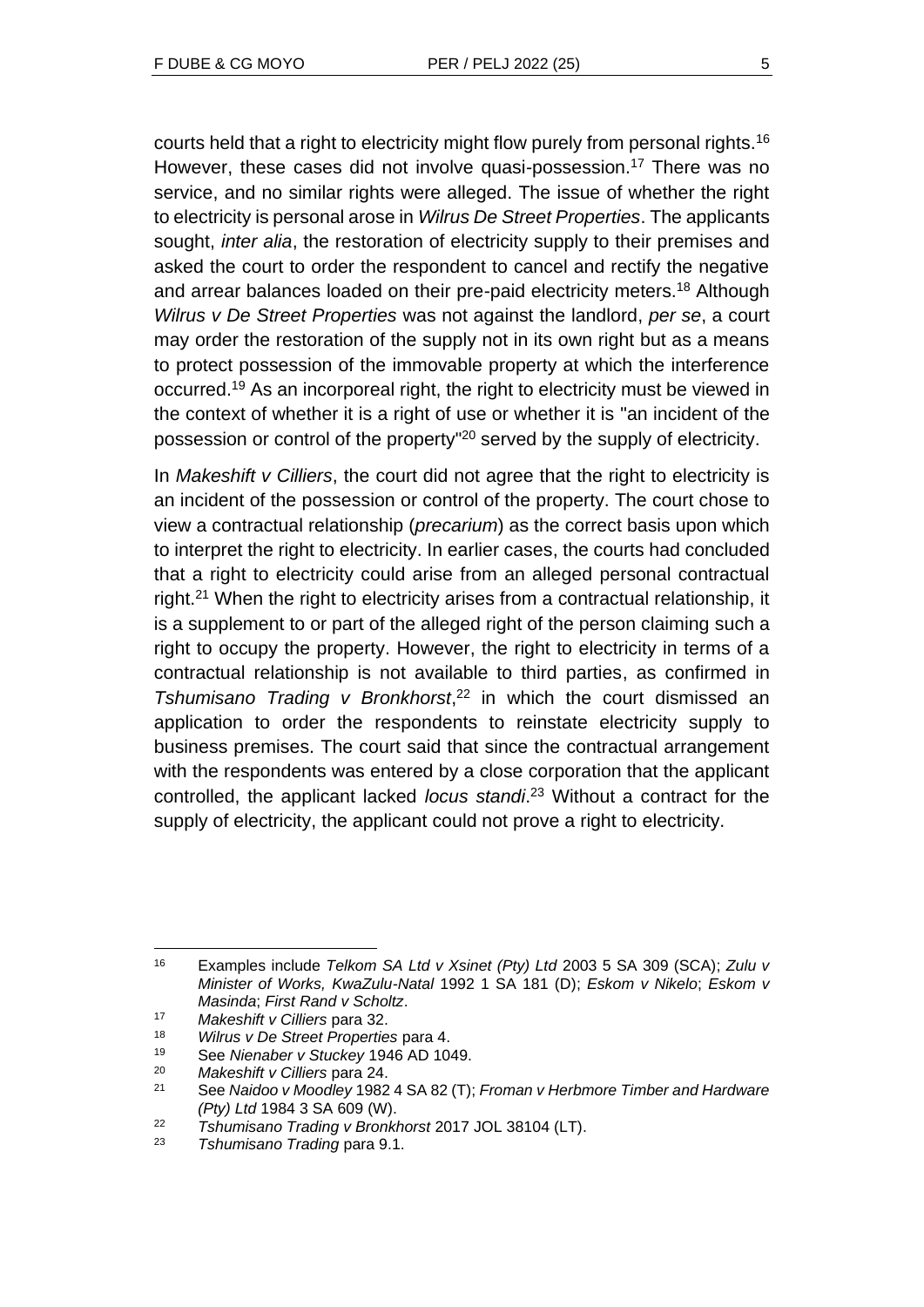### *2.2 Legislation*

The right to electricity can also be implied from the *Electricity Regulation Act*, which seeks, *inter alia*, to "facilitate universal access to electricity". 24 The statute safeguards the rights of consumers by prohibiting suppliers of electricity from reducing or terminating the supply of electricity except when the consumers are insolvent, fail or refuse to pay for the supply of electricity, and when the consumers have violated payment conditions imposed by the licensees.<sup>25</sup> In most instances, Eskom does not directly contract with household consumers for the supply of electricity but enters into electricity supply agreements with municipalities and commercial clients.<sup>26</sup> However, something could be said about the fact that Eskom does not always owe household consumers a duty to provide electricity, since it does not often contract with individual household consumers but with municipalities.<sup>27</sup> It is common cause that when Eskom supplies electricity to municipalities, municipalities do not use all the electricity received but instead reticulate it to consumers. The reticulation of electricity is listed in Part B of Schedule 4 of the Constitution as an exclusive functional area of municipalities.<sup>28</sup> Notwithstanding, the inclusion of local government as the go-between in the supply of electricity does not recuse Eskom, a state entity, from its constitutional obligation to provide electricity.<sup>29</sup>

When Eskom interrupts electricity supply to a municipality for failure to pay, it deprives consumers in that municipality of electricity. Since such drastic action adversely affects consumers, Eskom must not act arbitrarily but must ensure just administrative action in the process. This is because a decision to cut off electricity supply is an administrative one.<sup>30</sup> Although Eskom bears a legal duty to provide electricity on the basis that it is a state entity

<sup>24</sup> See s 2(d) of the *Electricity Regulation Act*.

<sup>25</sup> Section 21(5) of the *Electricity Regulation Act*.

Electricity supply agreements regulate issues such as the commencement of supply and technical, legal and financial aspects. See, for instance, the electricity supply agreement between Eskom and Mbombela Municipality (Eskom 2002 https://www.mbombela.gov.za/ns0374\_mbombela\_mc\_new.pdf). Electricity supply agreements are often invoked when there is non-payment for supply of electricity see ss 21(5)(a)-(c) of the *Electricity Regulation Act*.

 $27$  See Du Plessis "Energy" 877-905 on the legal framework for the provision of electricity in South Africa.

<sup>28</sup> For a discussion, see *Rademan v Moqhaka Local Municipality* 2013 7 BCLR 791 (CC) para 17.

<sup>29</sup> See *Cape Gate (Pty) v Eskom Holdings SOC Ltd* 2019 1 All SA 141 (GJ) para 127.

<sup>30</sup> See *Resilient Properties (Pty) Ltd v Eskom Holdings SOC Ltd* (2018/11316) [2018] ZAGPJHC 527 (14 September 2018) para 69. The right to just administrative action is enshrined in s 33 of the Constitution. The *Promotion of Administrative Justice Act* 3 of 2000 gives effect to this right and stipulates conduct which constitutes administrative action (see s 1).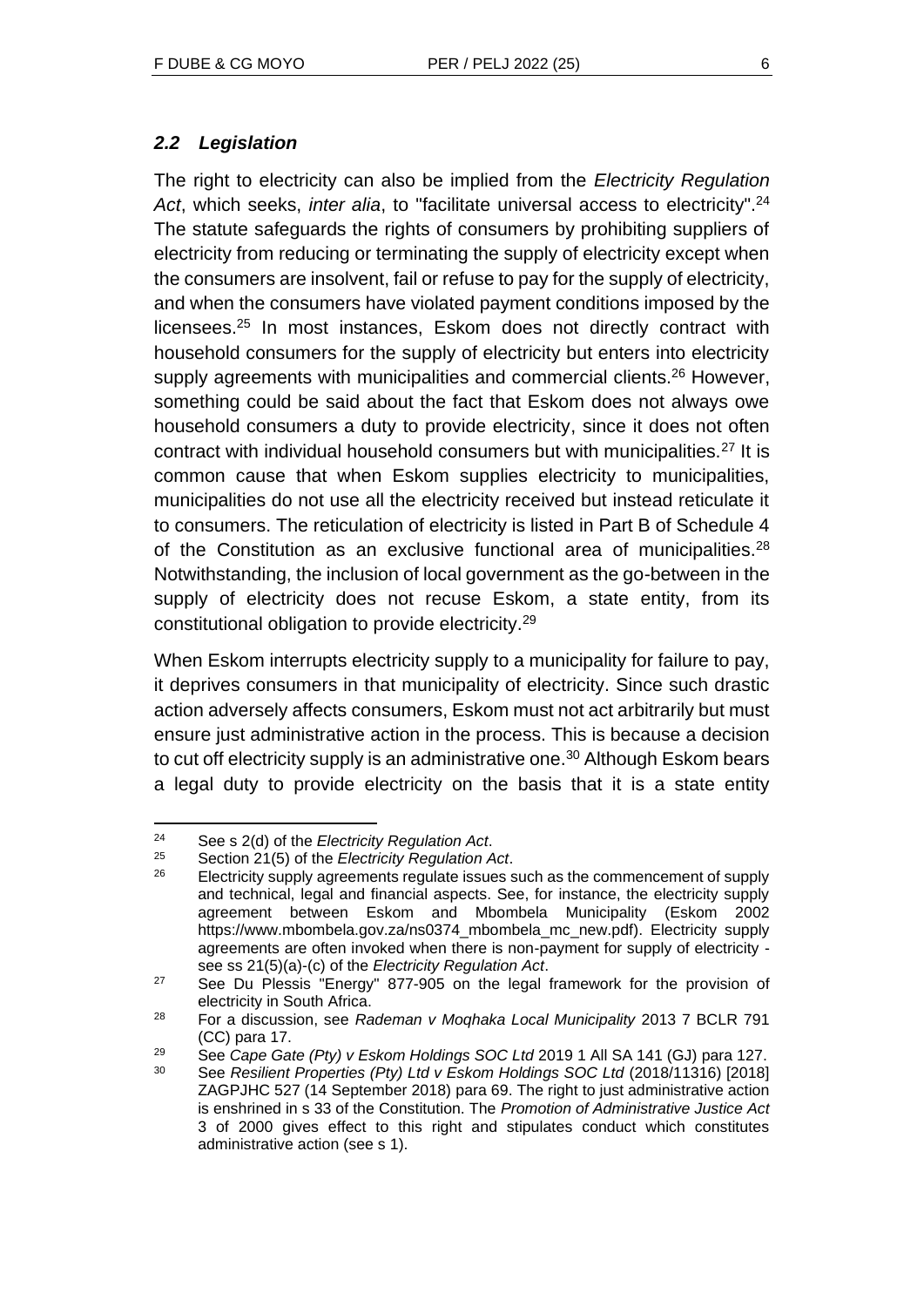established to provide electricity, its duty to provide electricity is extended by the fact that it holds a near-monopoly on the supply of electricity.<sup>31</sup> If it fails to provide electricity, consumers suffer. Given that most consumers exclusively rely on electricity (particularly in cities), Eskom's duty to supply electricity should be interpreted as a duty to provide, subject to narrow limitations, a reliable and uninterrupted supply of electricity.

The right to electricity is part of the corresponding duty of municipalities to provide basic services, which include but are not limited to electricity.<sup>32</sup> When residents receive electricity from their municipalities, they do so because they have a public law right to receive electricity. <sup>33</sup> In *Joseph v City of Johannesburg*, the court said the following about the municipal obligation to provide electricity and the corresponding right of the community to receive electricity:

The provision of basic municipal services is a cardinal function, if not the most important function, of every municipal government. The central mandate of local government is to develop a service delivery capacity in order to meet the basic needs of all inhabitants of South Africa, irrespective of whether or not they have a contractual relationship with the relevant public service provider. The respondents accepted that the provision of electricity is one of those services that local government is required to provide. Indeed, they could not have contended otherwise. In *Mkontwana*, Yacoob J held that 'municipalities are *obliged* to provide water and *electricity* to the residents in their area *as a matter of public duty*.' Electricity is one of the most common and important basic municipal services and has become virtually indispensable, particularly in urban society.<sup>34</sup>

The court also relied on section 4(2)(f) of the *Local Government: Municipal Systems Act*, which stipulates that municipalities must provide members of their communities with services to which they are entitled. Although the right to receive electricity appears to be accepted by the courts, it is not immediately clear whether there is an "entitlement to electricity".<sup>35</sup> This is problematic, given that in South Africa, the discourse on human rights does not use the term "entitlement".

<sup>&</sup>lt;sup>31</sup> However, it should be noted that not all electricity is generated by Eskom. Some municipalities generate some electricity – see Du Plessis "Energy" 879.

 $32$  See s 152(1) of the Constitution.

<sup>33</sup> *Joseph v City of Johannesburg* para 47. Also see *Afriforum NPC v Eskom Holdings SOC Ltd* 2017 3 All SA 663 (GP), in which the dispute centered on ss 152(1) and 153 - on the obligation to provide basic services.

<sup>34</sup> *Joseph v City of Johannesburg* para 34 (references omitted). Du Plessis *Energy Law*  21-22 observes that *Joseph v City of Johannesburg* was the first case to be decided by the Constitutional Court on energy with specific reference to access to electricity.

<sup>35</sup> Section 9(1)(a)(iii) of the *Housing Act* 107 of 1997 imposes an obligation on municipalities to "ensure that service in respect of water, sanitation, *electricity*, roads, stormwater and transport are provided in a manner which is economically efficient" (our emphasis).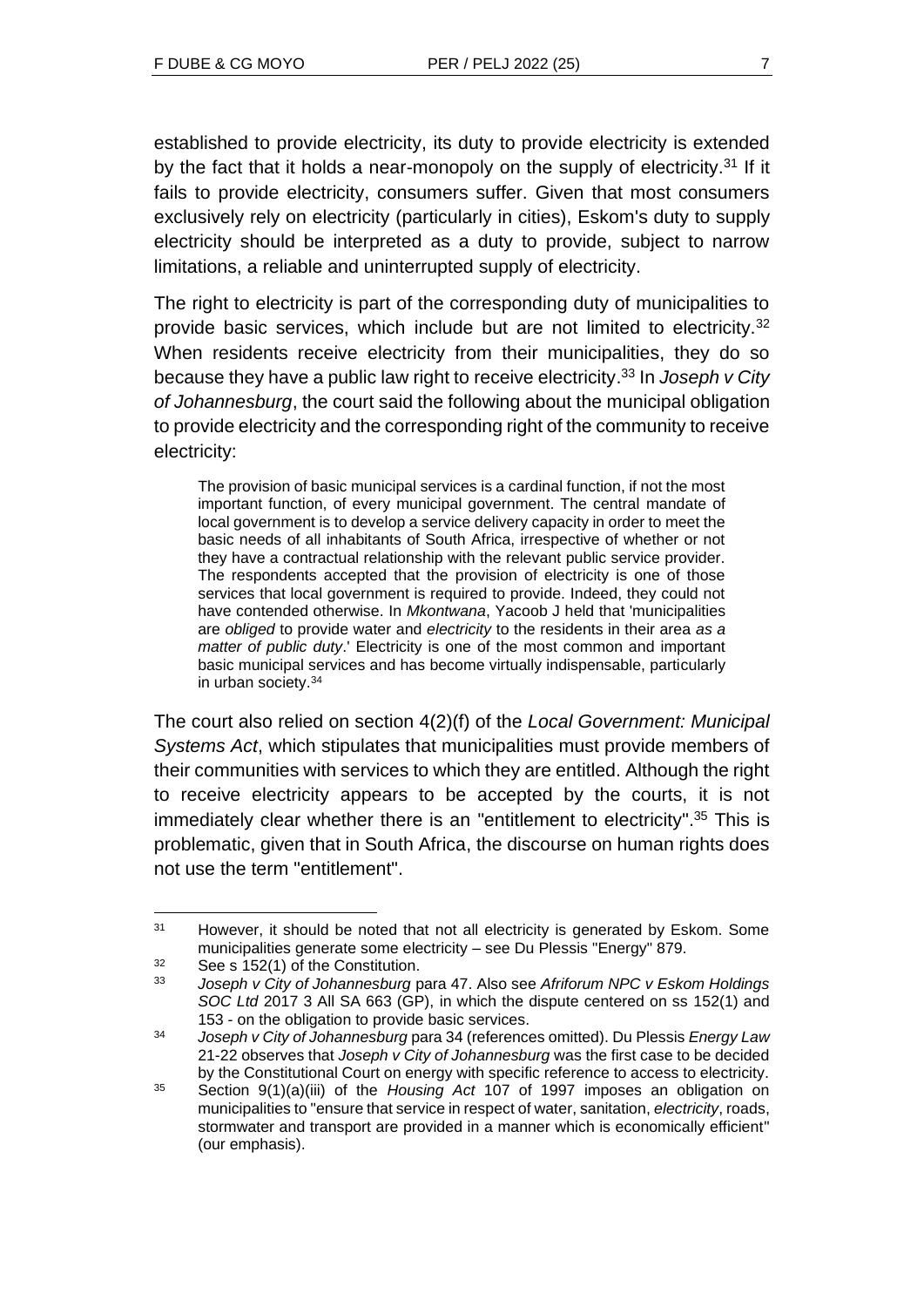Steytler and de Visser submit that the reliance on the *Systems Act* in *Joseph v City of Johannesburg* was misplaced for two reasons.<sup>36</sup> First, they argue that the statute does not list the services which community members are "entitled" to receive from their municipality. Their argument in this regard should be viewed in the context of Part B of Schedule 4 of the Constitution, which lists electricity reticulation as one of the functional areas of local government. The schedule does not refer to entitlement but merely to functional areas.<sup>37</sup> Secondly, they point to section 73 of the *Systems Act*, which stipulates that the provision of services is based on equitable access as opposed to "entitlement". Steytler and de Visser further argue that the court's argument would have been tenable if reliance was placed on section 139 of the Constitution.<sup>38</sup> This section provides that a provincial executive or national executive may intervene in a municipality if the municipality fails to supply basic services. In this light, one may point to the failure of the eMalahleni and Makana municipalities to supply electricity, water and sewage disposal - all of which are basic services - which led the courts to order provincial governments to intervene in these municipalities.<sup>39</sup>

We argue that as a state entity, Eskom is bound to observe the principles of cooperative governance and engage in amicable dispute resolution with municipalities before interrupting electricity supply to the detriment of consumers.<sup>40</sup> This implies that Eskom must not make it unduly difficult for other organs of state, such as municipalities, to deliver on their constitutional mandate to provide basic services such as electricity. Besides constitutional provisions on basic services, just administrative action and cooperative governance, the Bill of Rights holds rights whose enjoyment depends on the supply of electricity.

<sup>36</sup> Steytler and De Visser *Local Government* § 2.3.2.

In this regard, one may refer to the distinction between municipal services and basic municipal services in the *Local Government: Municipal Systems Act* 32 of 2000. Nel, Du Plessis and Retief "Key Elements for Municipal Action" 79-80 say that a basic municipal service is "a municipal service that is necessary to ensure an acceptable and reasonable quality of life for the public and that, if not provided, would endanger public health or safety or the environment".

<sup>38</sup> Steytler and De Visser *Local Government* § 2.3.2.

<sup>39</sup> See *Coetzee v The Premier, Mpumalanga Province* (unreported) case number 2799/2017 and *Unemployed Peoples' Movement v Premier, Province of the Eastern Cape* 2020 3 SA 562 (ECG).

<sup>&</sup>lt;sup>40</sup> The resolution of intergovernmental disputes is regulated by ch 4 of the *Intergovernmental Relations Framework Act* 13 of 2005 and s 41 of the Constitution. For a discussion of the principles of cooperative governance between organs of state, see Du Plessis 2008 *SAPL* 110.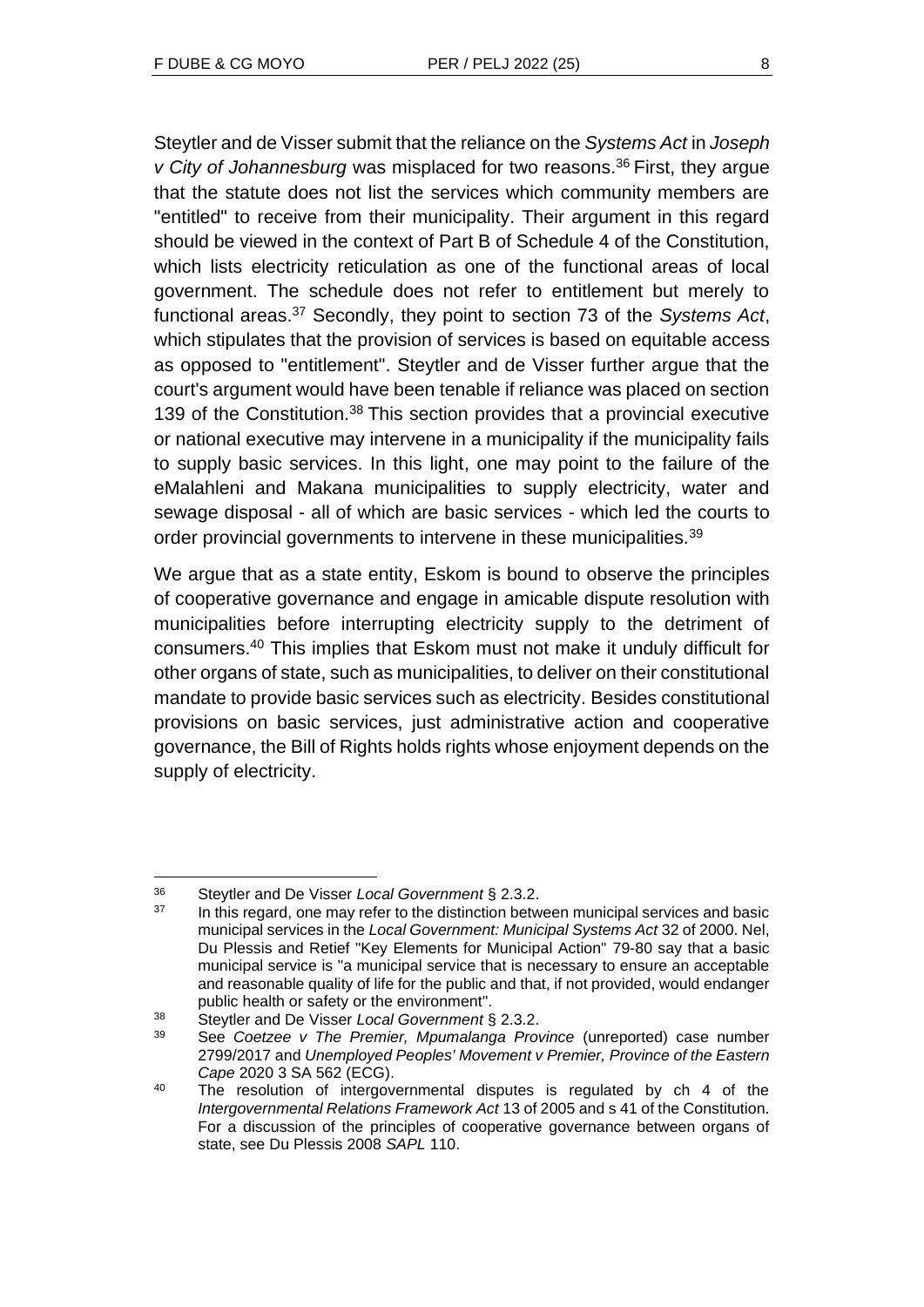### *2.3 The Bill of Rights*

The Constitution does not stipulate a right to electricity. Notwithstanding, the courts infer the right to electricity from a "cluster of rights" <sup>41</sup> in the Bill of Rights. This inference is not peculiar to electricity. The courts have observed that certain "rights" which are not specifically inscribed in the Constitution could be treated as rights if they supplement rights that are expressly provided in the Constitution. An example is *Stransham-Ford v Minister of Justice and Correctional Services*, <sup>42</sup> in which Fabricius J recognised the right to die with dignity as a supplement to the right to human dignity. While we accept that the judicial discretion to recognise "new rights" could be problematic for several reasons (such as legal certainty), we believe that what the courts term as rights should be regarded as such. We also believe that in the context of socio-economic rights, the constitutional drafters neither had the time nor the foresight to include all necessities that should have been included in the Bill of Rights – such as access to electricity. In our view, the right to electricity should be understood in the context that electricity stands to improve the socio-economic rights situation in South Africa. Our understanding is that the effective enjoyment of some constitutional rights depends on access to electricity, without which life would be difficult.

The list of rights which are affected by the deprivation of electricity is long.<sup>43</sup> In this note, we do not focus on all the rights but point out that these rights could be linked to the right to electricity through the right to human dignity, which is the basis for the enjoyment of most constitutional rights. It is difficult, if not impossible, to envisage how in the modern era one could live a dignified life without access to electricity. Many aspects of contemporary life depend on access to electricity, whose availability facilitates clean and efficient energy and access to the internet by powering electronic devices. Access to the internet, in turn, enhances the enjoyment of the right to education, among others. Although the right to electricity is not specifically included in the Constitution, we argue that the Constitution must be interpreted to suit the circumstances of the day and that the fulfilment of socio-economic rights requires a constitutional interpretation that implies a right to electricity. The courts have already done so about rights such as

<sup>41</sup> *Makeshift v Cilliers* para 34.

<sup>42</sup> *Stransham-Ford v Minister of Justice and Correctional Services* 2015 6 BCLR 737 (GP).

<sup>43</sup> See Dugard "Power to the People?" 265, who argues that the right to electricity could be implied from the Constitution, particularly from the right to equality.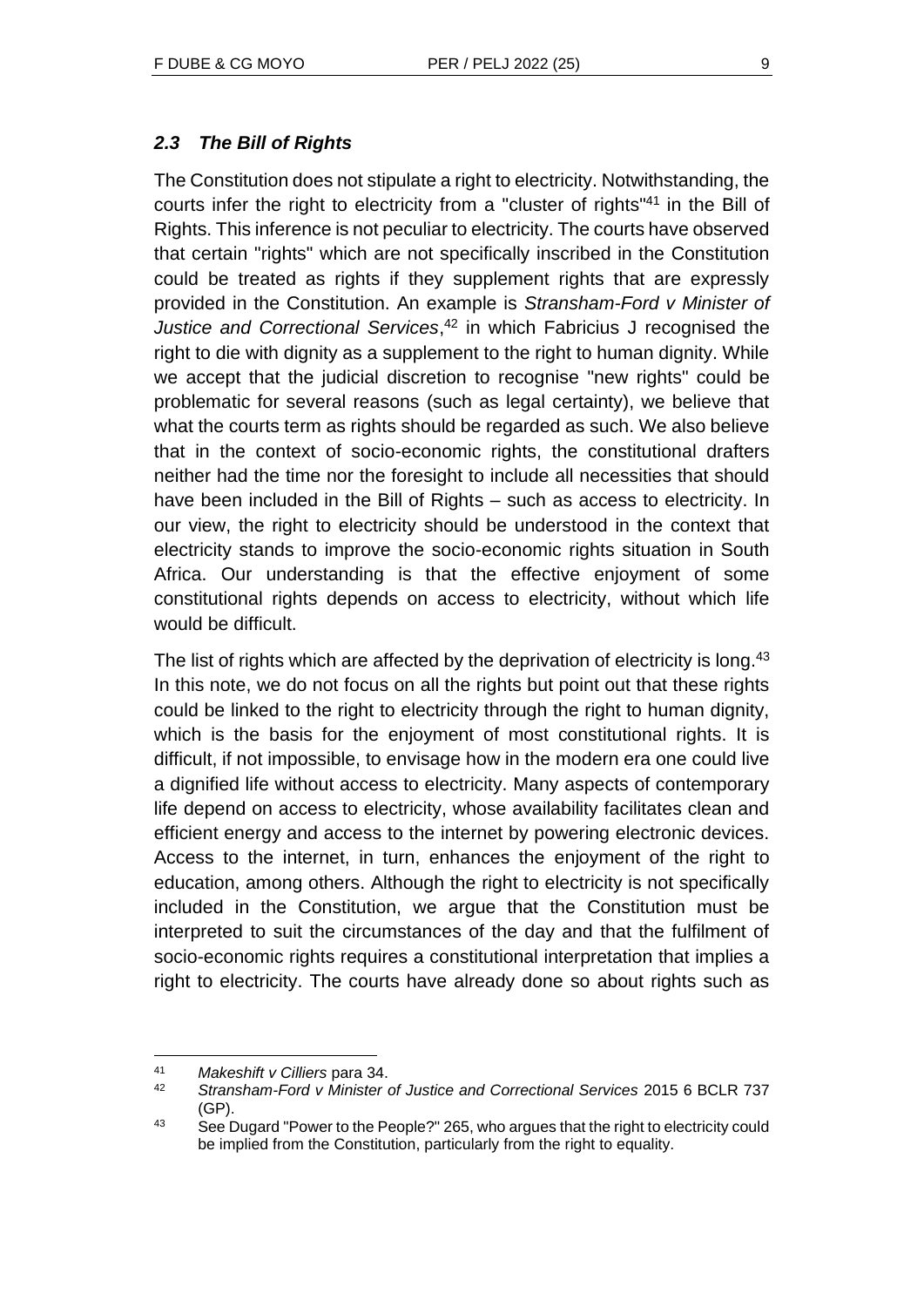access to adequate housing, water and healthcare. These rights are intricately linked to electricity.

In the context of the right to access to adequate housing, the question remains on what one could consider as a satisfactory definition of an "adequate" house in the modern era. The requirements for an adequate house are well-formulated in various cases. However, the courts do not include electricity as a requirement for an adequate house but say that a house or dwelling used as a house must have "a toilet, a shower, a standard tap with washing facilities for clothes, and a hand basin and sink unit". <sup>44</sup> This follows *Government of the Republic of South Africa v Grootboom*, in which the court pointed out that the requirements of an adequate house differ depending on the circumstances of each person and the environment in which they live.<sup>45</sup> They also depend on whether the issue is an emergency or concerns long-term planning.<sup>46</sup> The court noted that:

The state's obligation to provide access to adequate housing depends on context, and may differ from province to province, from city to city, from rural to urban areas and from person to person. Some may need access to land and no more; some may need access to land and building materials; some may need access to finance; some may need access to services such as water, sewage, electricity and roads. What might be appropriate in a rural area where people live together in communities engaging in subsistence farming may not be appropriate in an urban area where people are looking for employment and a place to live.<sup>47</sup>

In *Joe Slovo Community*, <sup>48</sup> the court laid down the requirement for suitable alternative accommodation. It said that such accommodation must include ablution facilities, sewage facilities and fresh water. The absence of electricity from this list is conspicuous. However, in *Daniels v Scribante*, Zondo J (as he then was) did not subscribe to the idea of listing the requirements of suitable accommodation but said that the test was a simple one: whether the dwelling concerned did not cause the occupier to live in indignity.<sup>49</sup> When he put human dignity at the centre of the inquiry into what constitutes a proper dwelling, Zondo J effectively left the door open to expand the requirements of an adequate house to include access to electricity. This should be understood in the context that:

<sup>44</sup> *Beja v Premier of the Western Cape* 2011 10 BCLR 1077 (WCC) para 115.

<sup>45</sup> See *Government of the Republic of South Africa v Grootboom* 2000 11 BCLR 1169 (CC) para 37.

<sup>46</sup> See *Beja v Premier of the Western Cape* 2011 10 BCLR 1077 (WCC) para 114.

<sup>47</sup> *Government of the Republic of South Africa v Grootboom* 2000 11 BCLR 1169 (CC) para 37.

<sup>48</sup> *Residents of Joe Slovo Community, Western Cape v Thubelisha Homes* 2010 3 SA 454 (CC) para 10.

<sup>49</sup> See *Daniels v Scribante* 2017 4 SA 341 (CC) paras 209-210.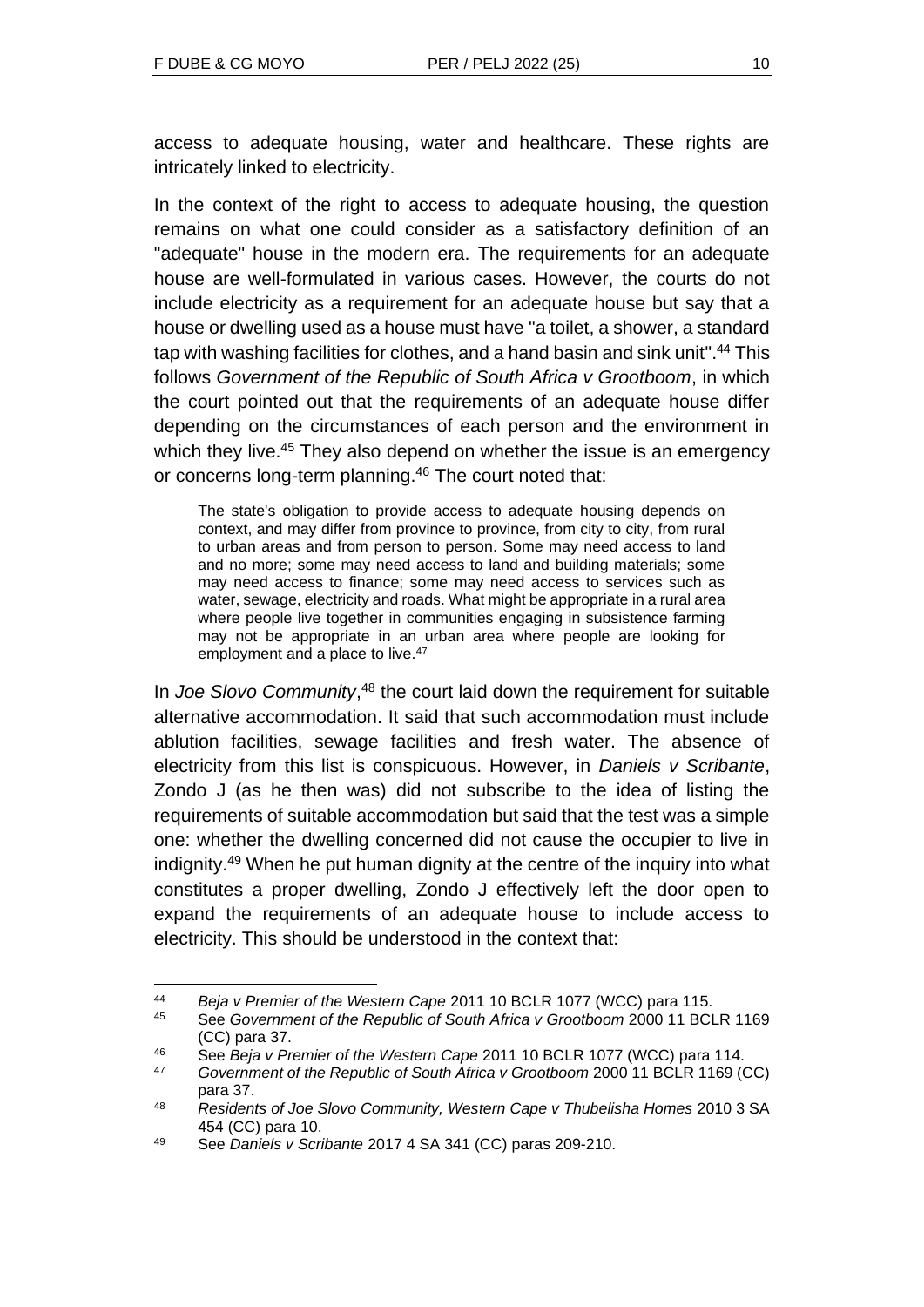A supply of electricity and water to a residential property is a practical necessity in order for an occupant to use the property as a dwelling. When such supply is terminated, the occupant experiences a significant disturbance in his/her occupation.<sup>50</sup>

When a person occupies immovable property and uses it as a dwelling, the person benefits from several services which make such a property habitable, including water and electricity. In this context, the occupation of a residence does not merely mean physical presence but the use of the appurtenances in that dwelling, such as electrical installations.<sup>51</sup> The right to access adequate housing goes in tandem with the right to access to clean drinking water and ablution facilities, whose functioning depends on the availability of running water. Running water, in turn, safeguards the right to an environment that is not detrimental to health. In hospitals, access to electricity is not only necessary to the performance of the medical processes which fulfil the right to access to healthcare but is also critical to powering systems that supply water. Thus, without electricity, hospitals will be unable to provide patients and staff with an environment that is not harmful to their wellbeing.<sup>52</sup>

The benefits of access to electricity are not limited to human beings but also extend to juristic persons who depend on its availability to conduct their businesses. Since the Constitution enshrines a right to practise one's profession and to conduct a lawful business of one's choice,<sup>53</sup> and given that juristic persons are entitled to all the relevant rights to which natural persons are entitled,<sup>54</sup> the right to electricity is an incident of the right to carry on a business or occupation. In *Wilrus v De Street Properties*, the court considered a contention in this regard:

The applicants state in their papers that the right to access to electricity supply is an incident to the possession of the property from which they conduct their businesses. Without electricity, they say, it is impossible for them to conduct their businesses. They further tell the court that without electricity their businesses came to a complete standstill: The second applicant's dry cleaning and laundromat machines and equipment are dependent on electricity. The first applicant is a filling station and without electricity it is not able to operate the fuel pumps. There is also a convenience store on the premises which requires electricity in order for the refrigerators, ovens, cash registers and computers to function properly. Without electricity both businesses will not be able to conduct business and will suffer irreparable harm.<sup>55</sup>

<sup>50</sup> *Makeshift v Cilliers* paras 25, 37.

<sup>51</sup> *Naidoo v Moodley* 1982 4 SA 82 (T) 84.

<sup>52</sup> *Afriforum NPC v Eskom Holdings SOC Ltd* 2017 3 All SA 663 (GP) paras 68-69.

<sup>53</sup> Section 22 of the Constitution.

<sup>54</sup> For a full discussion of the rights of juristic persons, see Pienaar 1998 *PELJ*.

<sup>55</sup> *Wilrus v De Street Properties* para 24.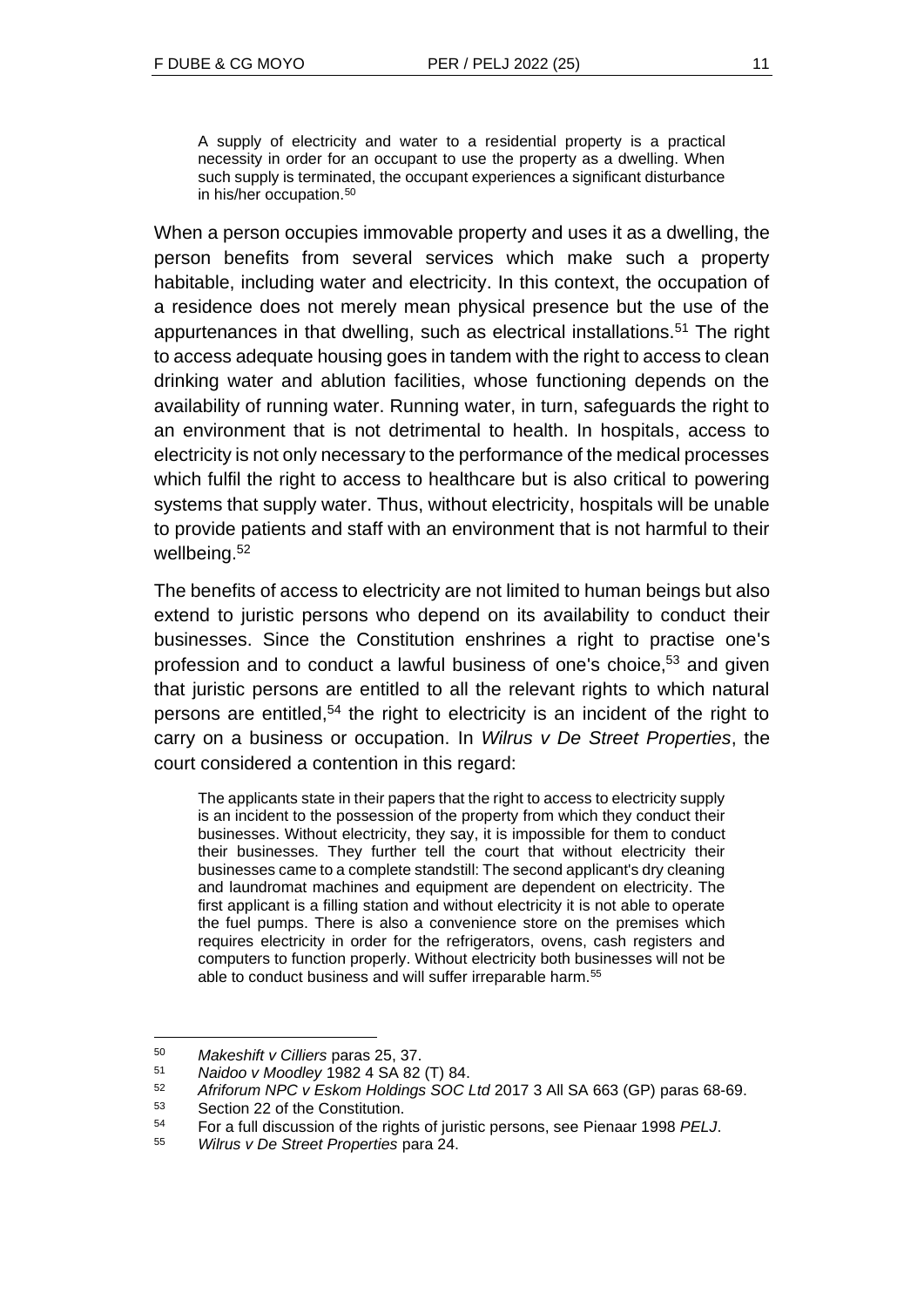Although a Bill of Rights argument is made about access to electricity as a right, the absence of an express constitutional provision in this regard creates opportunities for Eskom to deprive people of electricity through loadshedding and other interruptions to non-paying municipalities. The treatment of electricity as a privilege also enables landlords and body corporates to disconnect electricity supply as a means of forcing evictions and to compel compliance with contractual obligations to pay levies for water and electricity, respectively. In the following section, we discuss these deprivations, interferences and disruptions of electricity supply.

# **3 Deprivation, interference and disruption of electricity supply**

Like all rights, the right to electricity is not absolute. The first limitation is that enjoyment of electricity depends on the principle of progressive realisation enunciated in *Grootboom*. Access to electricity also depends on the ability of consumers to pay for electricity as a service.<sup>56</sup> The payment of consumption charges as a prerequisite for the supply of electricity was confirmed in *Mkontwana v Nelson Mandela Municipality*. <sup>57</sup> These limitations give Eskom legal authority to deprive people of electricity. Deprivation of electricity manifests through loadshedding and scheduled power interruptions to municipalities that owe money to Eskom. Loadshedding is the scheduled interruption of power due to constraints on the national grid, which occur when power plants break down or when coal and water supplies for powering and cooling the turbines are in short supply. Load shedding is a "deliberate reduction in electrical load disconnecting customers at selected points on the transmission or distribution systems". 58 It is a load reduction process.<sup>59</sup> Recently, loadshedding has become a national inconvenience.<sup>60</sup> The courts cannot interdict load shedding but can interdict planned interruptions of electricity to municipalities that owe money to Eskom.<sup>61</sup>

Scheduled interruptions of the supply of electricity to municipalities also occur as part of Eskom's strategy to recoup monies owed to it by

<sup>56</sup> *Darries v City of Johannesburg* para 39.

<sup>57</sup> *Mkontwana v Nelson Mandela Municipality* 2005 1 SA 530 (CC) para 1. Also see *Darries v City of Johannesburg* para 19.

<sup>58</sup> *Pioneer Foods (Pty) v Eskom Holdings SOC Ltd* 2019 JDR 0564 (GJ) (*Pioneer Foods v Eskom I*) para 4.

<sup>59</sup> *Pioneer Foods (Pty) Ltd v Eskom Holdings SOC Ltd* 2020 JDR 2110 (GJ) (*Pioneer Foods v Eskom II*) para 14.

<sup>60</sup> *Pioneer Foods v Eskom II* para 14.

<sup>61</sup> See *Pioneer Foods v Eskom I* para 20.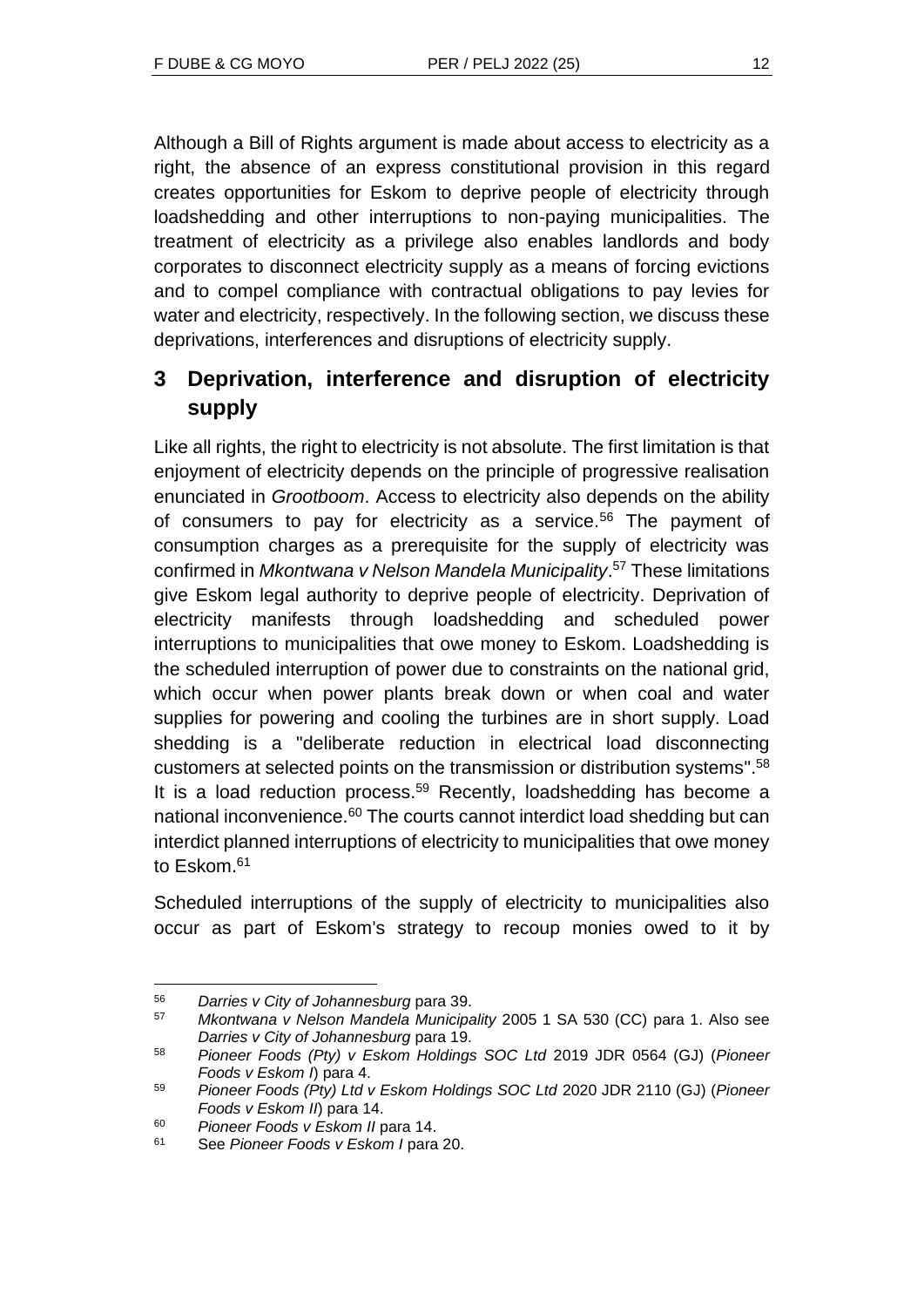municipalities.<sup>62</sup> Some municipalities receive a bulk supply of electricity from Eskom, reticulate it to consumers at a profit, but do not pay Eskom. For instance, the Makana Local Municipality was

… diverting funds collected for electricity and due to Eskom, to pay salaries and other unaffordable expenditure. As Eskom calls in the debt which Makana owes it (approximately R58 million) and threatens to cut off power supply, the municipality uses money received from National Treasury via the Equitable Share to pay Eskom debt. This is hugely problematic as the Equitable Share is supposed to pay for service delivery to the poor. The ongoing misappropriation of funds to cover up historical maladministration results in ongoing prejudice to the most vulnerable.<sup>63</sup>

In the result, the municipality was ringfencing its budget "to pay off Eskom, otherwise electricity will be cut off". <sup>64</sup> Scheduled interruptions of power supply to municipalities that owe Eskom punish all residents of those municipalities, whether their electricity accounts are paid up or not. It also disrupts industrial activities and drives the costs of doing business as businesses have to look for alternative energy supplies.

The deprivation of electricity also manifests when Eskom and municipalities remove illegal connections to the grid. Eskom disconnects illegal connections to the grid on the pretext of promoting the environmental right in section 24 of the Constitution. The courts have observed that Eskom is entitled and mandated to disconnect unauthorised connections because:

A safe and healthy environment includes one that is free from dangerous illegal connections for the supply of electricity, which often cause dangerous power surges.<sup>65</sup>

Besides disconnections by Eskom, the case law is replete with many cases in which landlords and body corporates cut off power supply to dwellings to force evictions and to enforce contractual obligations to pay rentals and levies. The deprivation of electricity in this way is a deprivation of quasipossession and could be remedied using common law remedies.<sup>66</sup>

 $62$  In 2018, municipalities owed Eskom more than R13,5 billion – see Department of Mineral Resources and Energy 2019 http://www.energy.gov.za/IRP/2019/IRP-2019.pdf 8. In *Pioneer Foods v Eskom II* and *Afriforum NPC v Eskom Holdings SOC Ltd* 2017 JOL 37929 (GP), the issue was Eskom's plans to introduce scheduled interruptions to coerce the defaulting municipalities into paying it.

<sup>63</sup> *Unemployed Peoples' Movement* para 7.

<sup>64</sup> *Unemployed Peoples' Movement* para 69.

<sup>65</sup> *Darries v City of Johannesburg* para 19.

<sup>66</sup> See, in general, *Queensgate Body Corporate v Claesen* (A3076/98) [1998] ZAGPHC 1 (26 November 1998), quoted in *Niehaus v High Meadow Grove Body Corporate*  2019 JOL 45297 (GJ) (hereafter *Niehaus v High Meadow*) para 9.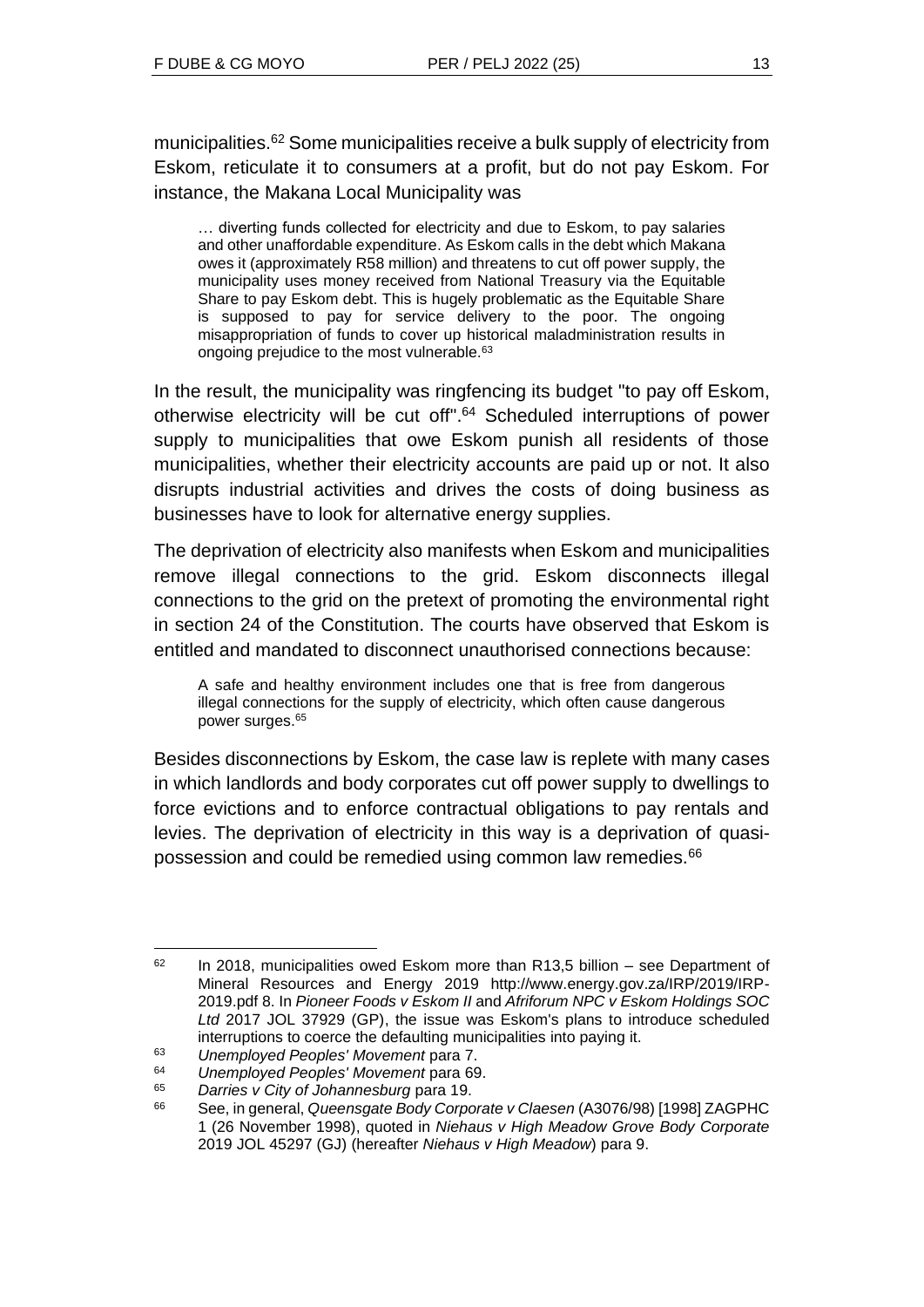### **4 Remedies for deprivation, interference and disruption of electricity**

There is no judicial consensus on the nature of remedies for deprivation of electricity. Since the right to electricity derives from various sources of law such as the common law, legislation and the Constitution, the nature of the remedies varies according to the circumstances of each case and the applicable law. At common law, the remedy was put in *Eskom v Masinda* as follows:

[I]n the context of a disconnection of the supply of [electricity], spoliation should be refused where the right to receive it is purely personal in nature. The mere existence of such a supply is, in itself, insufficient to establish a right constituting an incident of possession of the property to which it is delivered. In order to justify a spoliation order the right must be of such a nature that it vests in the person in possession of the property as an incident of their possession. Rights bestowed by servitude, registration or statute are obvious examples of this. On the other hand, rights that flow from a contractual nexus between the parties are insufficient as they are purely personal and a spoliation order, in effect, would amount to an order of specific performance in proceedings in which a respondent is precluded from disproving the merits of the applicant's claim for possession. Consequently, insofar as previous cases may be construed as holding that such a supply is in itself an incident of the possession of property to which it is delivered, they must be regarded as having been wrongly decided.<sup>67</sup>

The cutting of an electricity supply is an act of spoliation which interferes with the occupation of the premises. The *mandament van spolie* is the most proper remedy for such deprivation. <sup>68</sup> In its essence,

A mandament van spolie is available where a person has been deprived unlawfully of his or her possession of movables or immovable property, as well as where a person has been deprived unlawfully of his or her quasipossession of other incorporeal rights. A spoliation order is meant to prevent the taking of possession otherwise than in accordance with the law. Its underlying philosophy is that no one should resort to self-help to obtain or regain possession. The main purpose of the mandament van spolie is therefore to preserve public order by restraining persons from taking the law into their own hands and by inducing them to follow due process. This applies equally if the despoiler is an individual or a government entity or functionary.<sup>69</sup>

Since the foundation of the common law right to electricity is the right of possession, interference with the supply of electricity may materially interfere with the right of possession of the property at which the interference occurs.<sup>70</sup> However, this presents difficulties, as seen in the differing judicial decisions on the issue. In *Naidoo v Moodley*, the court said that it was protecting the right of the claimant to occupy the property,

<sup>67</sup> *Eskom v Masinda* para 22, quoted with approval in *Makeshift v Cilliers* para 29.

<sup>68</sup> Daniels *Beck's Theory and Principles of Pleadings*.

<sup>69</sup> *Eskom v Nikelo* para 32.

<sup>70</sup> See *Wilrus v De Street Properties* para 25.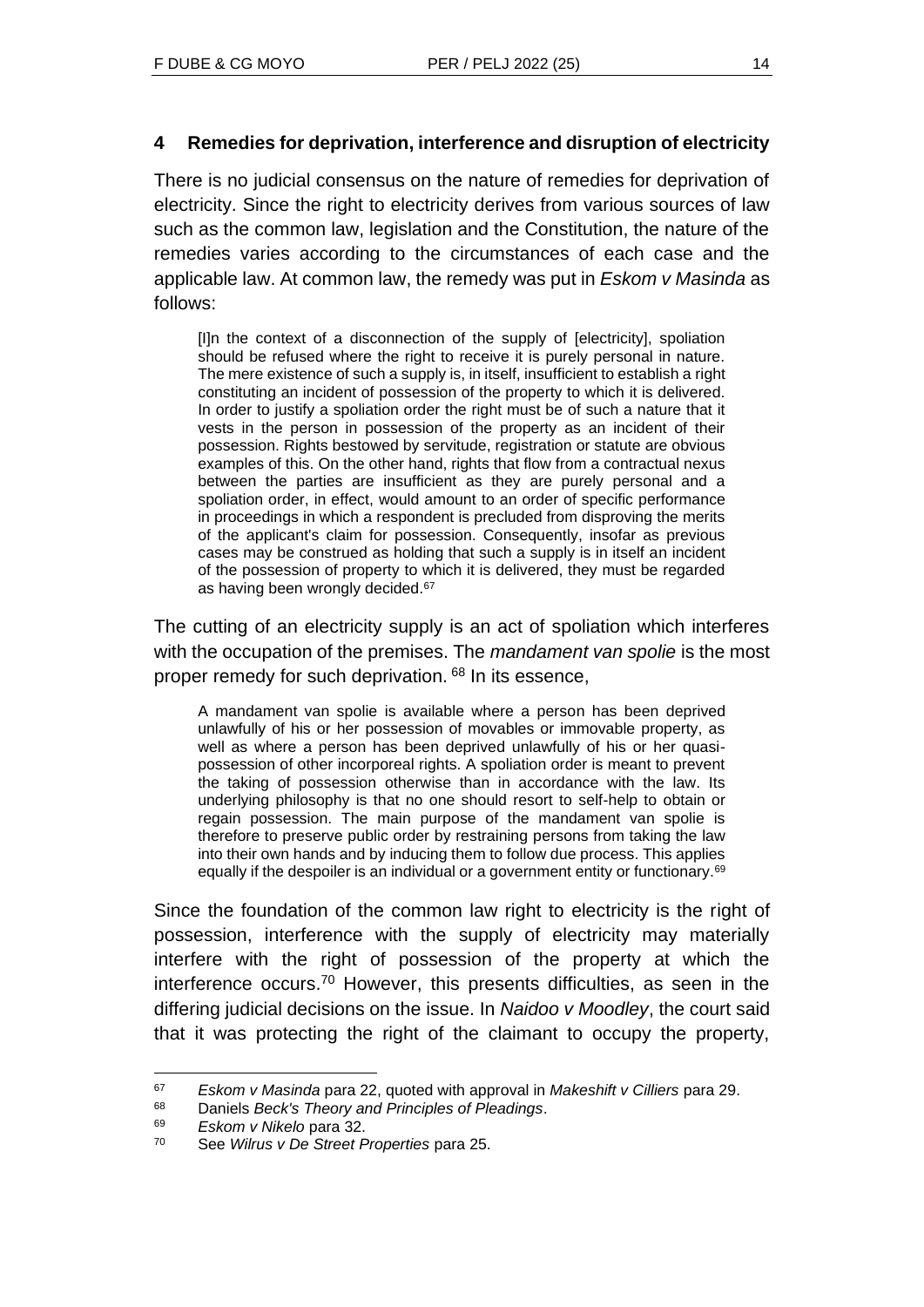whereas in *Froman v Herbmore*, the court alluded to the right to electricity as a means of protecting the quasi-possession of the incorporeal right to obtain electricity from the respondent.<sup>71</sup> Regardless of the differing judicial decisions, it remains that remediating the deprivation of possession protects all real rights, including the common law right to electricity.<sup>72</sup>

When electricity is reduced to enforce a contractual obligation, spoliation relief is still available.<sup>73</sup> In *Niehaus v High Meadow*, the applicant had fallen into arrears in her payments for levies to the body corporate. The body corporate decided to compel payment by reducing her supply of electricity, making it impossible for her to cook with the stove, use the oven, boil water or even use the geyser. Her only choice was to bath with cold water, while her children could not study for exams.<sup>74</sup> This action was drastic and certainly not in the best interests of the applicant's young children, who had to endure the difficulties brought by not having electricity. The court treated the matter as one of urgency and spoliation. It said that the applicant had an incorporeal right to the use of electricity in that she could not live in her apartment and attend to the needs of her minor children without access to electricity.<sup>75</sup>

*Niehaus v High Meadow* can be contrasted with *Zungu v Nilgra*, <sup>76</sup> in which the court held that since the supply of electricity is a personal contractual right, the spoliation remedy is not available when electricity is terminated. The court took no regard of the Bill of Rights, particularly given that the applicant's child was writing examinations at the time and could not study due to the interruption. The court also overlooked the common law exception that the *mandament van spolie* is available when the supply of electricity is incidental to the possession of the immovable property in question such that the deprivation of electricity partially dispossesses the person of the immovable property.<sup>77</sup> This is the case for urban dwellers. Cutting off electricity to a tenant who lives in an apartment in a city defeats the purpose of the occupation of such a dwelling, as electricity is one of the most essentials of living in a city. From a procedural perspective, it will be noted that when an applicant approaches the court on an urgent basis seeking spoliation relief, it is crucial to raise the essential allegation, in the

<sup>71</sup> See *Makeshift v Cilliers* para 35.

<sup>72</sup> *Niehaus v High Meadow* para 15.

<sup>73</sup> *Burger v Van Rooyen* 1961 1 SA 159 (O).

<sup>74</sup> *Niehaus v High Meadow* para 2.

<sup>75</sup> *Niehaus v High Meadow* para 25.

<sup>76</sup> *Zungu v Nilgra Flats CC* (2017/44199) [2017] ZAGPJHC 417 (23 November 2017) paras 10-12.

<sup>77</sup> See *Niehaus v High Meadow* para 19.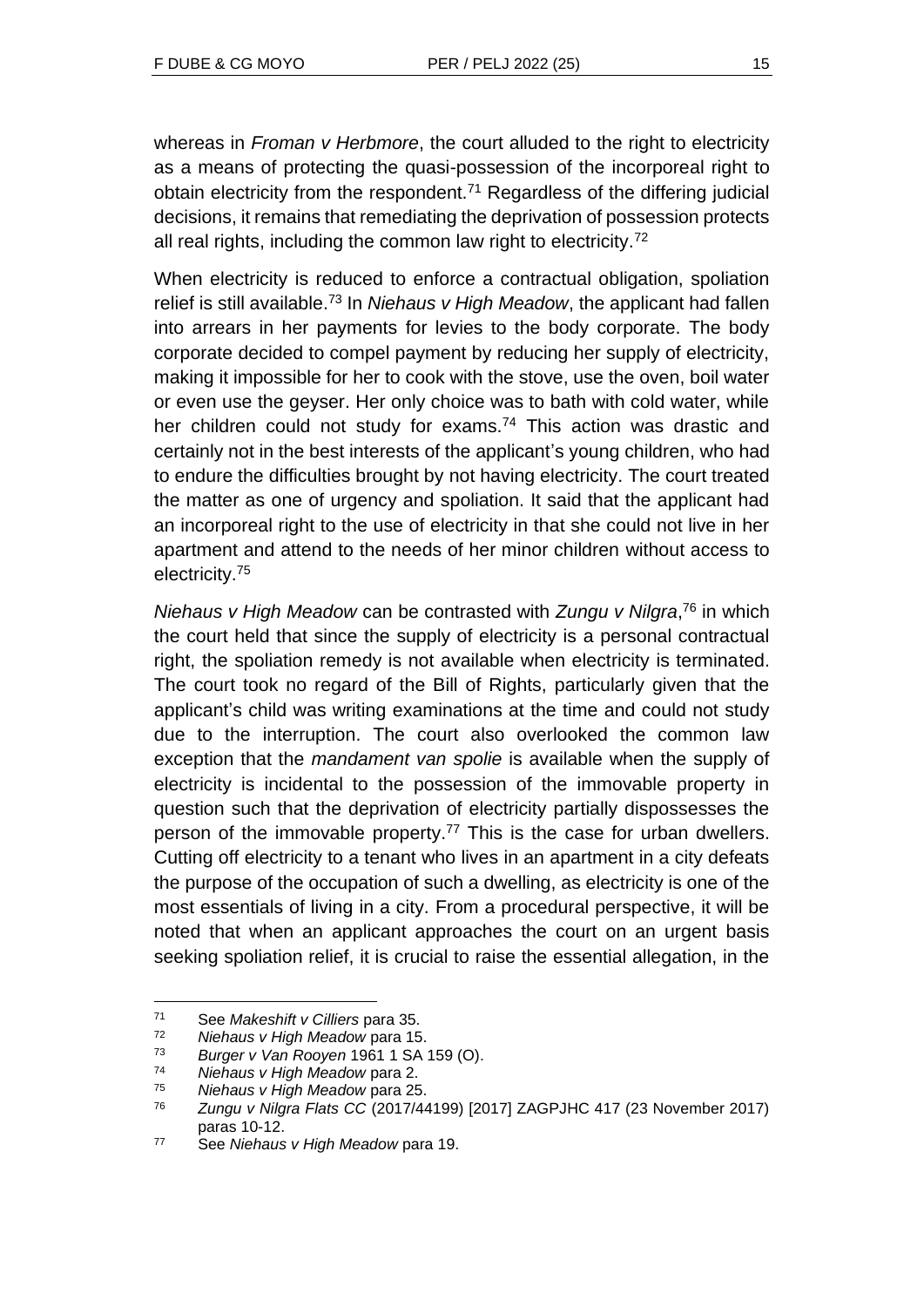founding affidavit, that the applicant was in possession of the municipal service in question (be it electricity or otherwise).<sup>78</sup>

Cutting off electricity has a retrogressive impact on the enjoyment of socioeconomic rights, which are linked to the right to electricity. Since these constitutional rights are justiciable, it follows that there are constitutional remedies for the deprivation of electricity. From a constitutional perspective, protecting the right to electricity requires constraining the capacity of those who bear the obligation to provide it (Eskom, municipalities and landlords and body corporates) to act arbitrarily. It is a matter of the rule of law, incorporated into the legal system to prevent the powerful from taking the law into their hands. The courts must vindicate the rule of law.<sup>79</sup> In the case of Eskom, this entails holding Eskom to follow the principles of legality, rationality and proportionality when rolling out blackouts through loadshedding and scheduled interruptions for municipalities that fall behind in their payments. Constraining Eskom from acting arbitrarily also entails ensuring that Eskom does not deny affected communities and individuals the right to fair administrative action. As an organ of state, Eskom derives its powers from the *Electricity Regulation Act*, which is the enabling statute and according to which it must act.

It stands to be seen whether interrupting the supply of electricity to a whole municipality, whose community includes people who have paid for their electricity and those who have not paid, merely because of the failure by the municipality to pay Eskom, satisfies the constitutional standards for rationality and proportionality. We argue that such conduct would fall foul of these standards and that such a blanket punishment is excessive and unconstitutional. Steytler and de Visser argue that when a municipality does not fulfil the conditional right to electricity, the court will have to consider whether, within its available resources, the municipality has taken reasonable measures to fulfil the right progressively.<sup>80</sup> This standard was set in *Grootboom*. However, the authors argue that since it is not mentioned in the Constitution, the right to electricity "is perforce of a lesser order"<sup>81</sup> in the obligation to fulfil socio-economic rights. Our view is that electricity has become so integral in the "new normal" brought by the COVID-19 pandemic that everything depends on access to electricity, be it schooling or remote

<sup>78</sup> *Irene Land Corporation Ltd v HTC Construction & Management CC* 2004 JOL 12414  $(T).$ 

<sup>79</sup> *Corruption Watch NPC v President of the Republic of South Africa; Nxasana v Corruption Watch NPC* 2018 10 BCLR 1179 (CC) para 88.

<sup>80</sup> Steytler and De Visser *Local Government* § 2.3.2.

<sup>81</sup> Steytler and De Visser *Local Government* § 2.3.2.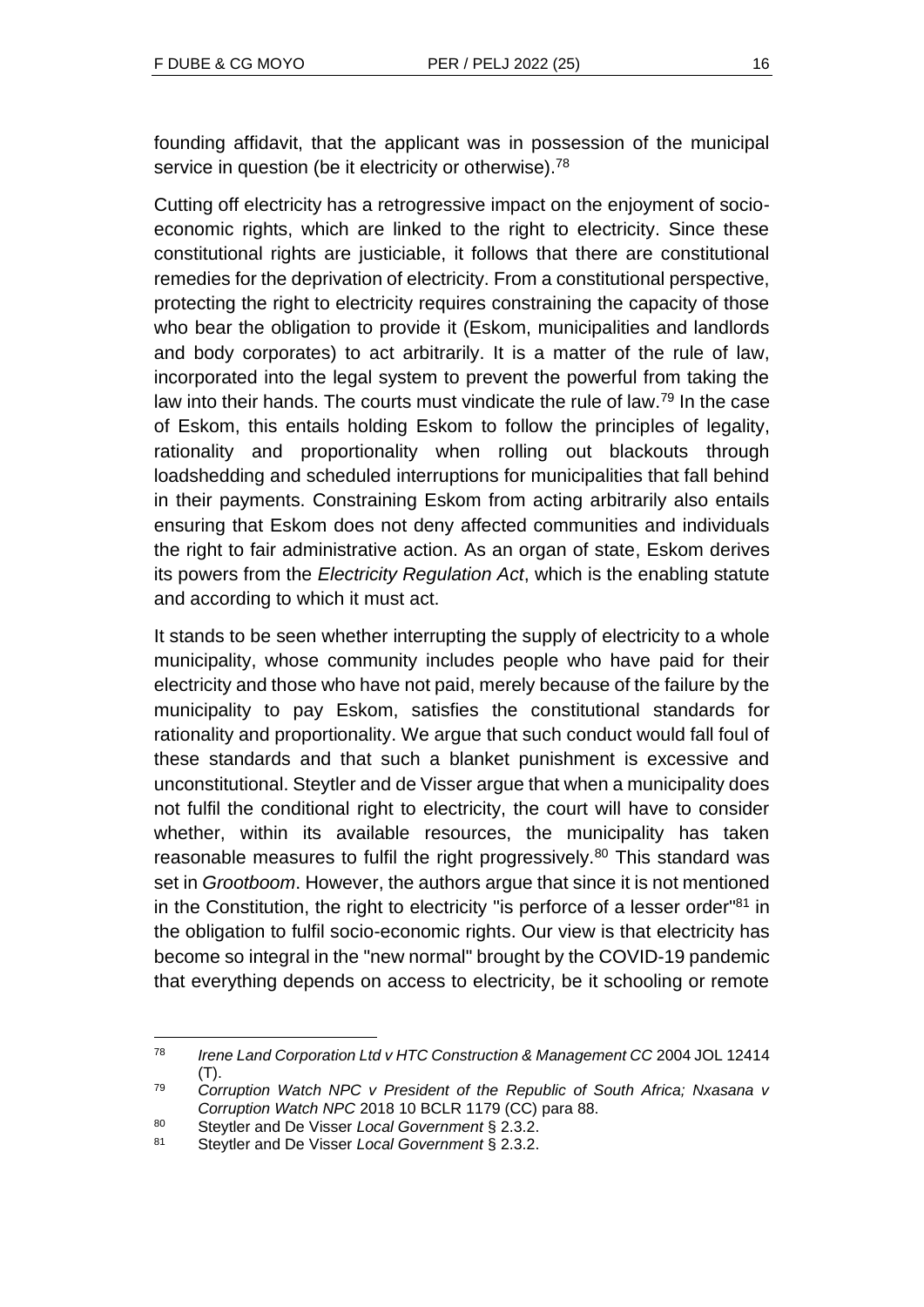work. This elevates access to electricity to the status of a right as opposed

# **5 Conclusion**

to an entitlement.

The right to electricity is not new in South African law. Prior to the adoption of the Constitution, it existed as a procedural right protected by the law of property on possession, servitudes and personal and contractual rights. In the last five years, the case law on the right to electricity has ballooned as more people turn to the courts to challenge the deprivation of electricity by Eskom (through loadshedding and scheduled electricity supply interruptions to municipalities that owe Eskom money for electricity) and by landlords and body corporates seeking the eviction of tenants and the payment of levies. The cases show that while more people use the Constitution to seek judicial protection of their right to access to electricity, the common law is still at play, as the courts continue to apply the *mandament van spolie* to restore the supply of electricity. However, there is no judicial consensus on whether the courts should grant the spoliation remedy to protect access to electricity or whether they should do so as a means of protecting the rights and privileges which accrue to the occupation of a dwelling. Where electricity is cut off by a landlord to force a tenant out, the cases show that the tenant can obtain relief on the grounds of possession of the property, as opposed to quasi-possession of the electricity supply.

Besides the common law and its spoliation remedy for deprivation, the right to electricity also derives from legislation. The *Electricity Regulation Act* sets permissible limits within which consumers may be deprived of electricity. Although the Constitution does not expressly provide for a right to electricity, the right arises as part of a collection of constitutional rights centred on the right to housing. The protection of human dignity depends, to a substantial extent, on access to adequate housing, which entails access to a dwelling that does not cause the occupier to live in indignity. To live dignified lives, people need certain amenities and services like electricity. Also, the right to electricity is integral to the enjoyment of other constitutional rights such as the right to access to information or freedom of expression, and to practice a profession or occupation of one's choice. The cases discussed in this note also link the right to electricity to the right to education.

Regarding persons who do not receive electricity directly from Eskom, the constitutional duty to provide electricity does not lie with Eskom but with municipalities. This is because the obligation to supply electricity as a basic service is a functional area of local government. However, the failure by Eskom to provide a reliable and consistent supply of electricity, as seen from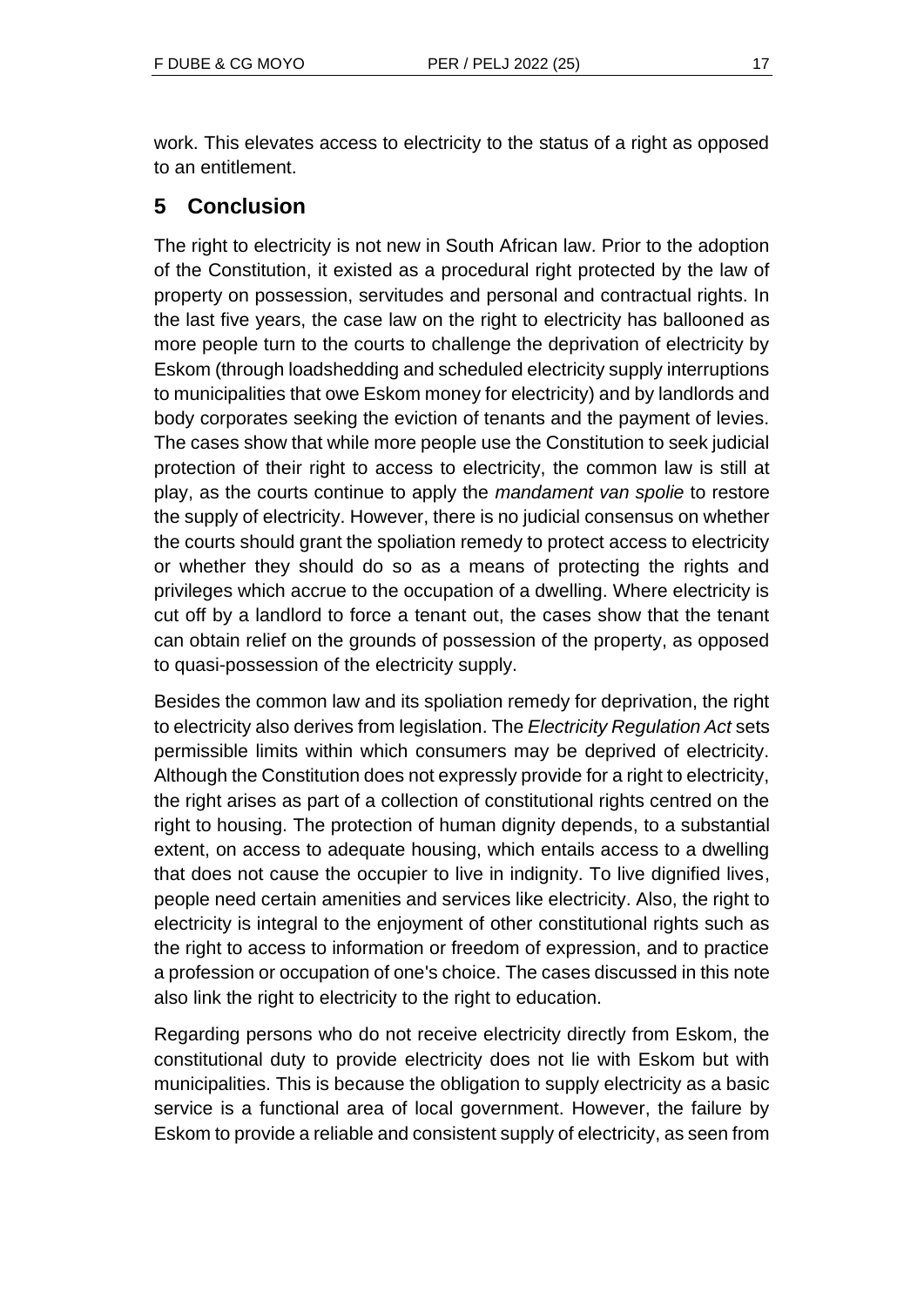loadshedding and scheduled interruptions, makes the right to electricity lose its purpose if it is not interpreted to mean access to an uninterrupted supply of electricity. As an organ of State and a key player in the State's fulfilment of the obligation to supply services, Eskom is in breach of its constitutional obligations by its failure to address its problems of supply, which result in persistent loadshedding. Eskom is also in breach of its constitutional obligations when it decides to punish all consumers in a municipality *carte blanche* simply because the municipality has become delinquent and does not pay its dues to Eskom.

# **Bibliography**

## **Literature**

Daniels *Beck's Theory and Principles of Pleadings* Daniels H Beck's Theory and Principles of Pleadings in Civil Actions 6<sup>th</sup> ed (LexisNexis Durban 2002)

Du Plessis "Energy"

Du Plessis W "Energy" in Du Plessis A (ed) *Environmental Law and Local Government in South Africa* (Juta Cape Town 2015) 877-905

Du Plessis 2008 *SAPL*

Du Plessis W "Legal Mechanisms for Cooperative Governance in South Africa: Successes and Failures" 2008 *SAPL* 87-110

Du Plessis *Energy Law* Du Plessis W *Energy Law in South Africa* (Kluwer Alphen aan den Rijn 2020)

Dugard "Power to the People?"

Dugard J "Power to the People? A Rights-Based Analysis of South Africa's Electricity Services" in McDonald DA (ed) *Electric Capitalism: Recolonising Africa on the Power Grid* (HSRC Press Cape Town 2012) 264-287

Löfquist 2020 *Intl J Hum Rts* Löfquist L "Is There a Universal Human Right to Electricity?" 2020 *Intl J Hum Rts* 711-723

Muller *et al Silberberg and Schoeman's Law of Property* Muller G et al Silberberg and Schoeman's The Law of Property 6<sup>th</sup> ed (LexisNexis Durban 2019)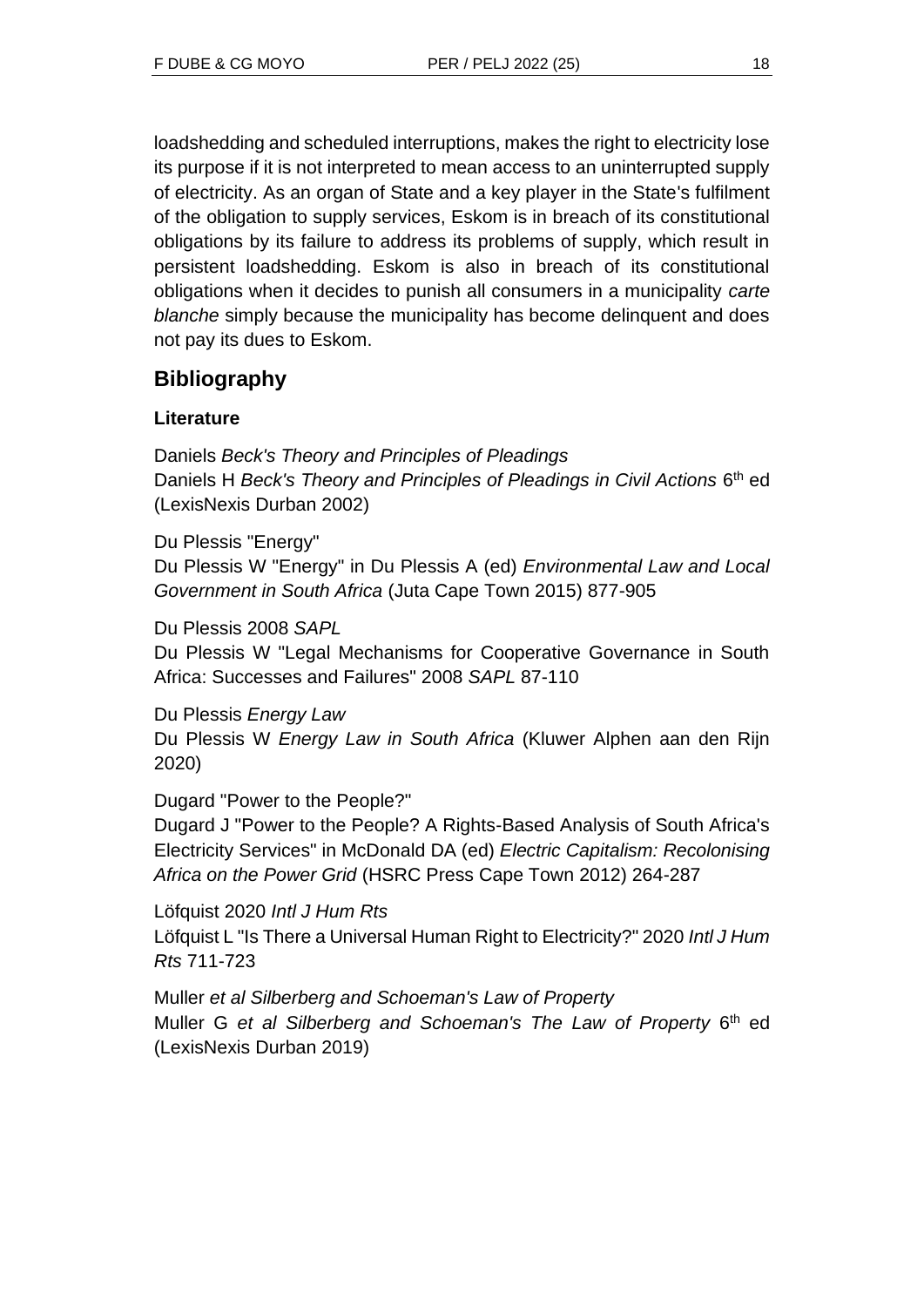Nel, Du Plessis and Retief "Key Elements for Municipal Action" Nel G, Du Plessis A and Retief F "Key Elements for Municipal Action" in Du Plessis A (ed) *Environmental Law and Local Government in South Africa* (Juta Cape Town 2015) 41-90

Pienaar 1998 *PELJ* Pienaar GJ "Constitutional Provisions Regarding Juristic Persons" 1998 *PELJ* 1-38

Steytler and De Visser *Local Government* Steytler N and De Visser J Local Government of South Africa 3<sup>rd</sup> ed (LexisNexis Durban 2020)

### **Case law**

*Afriforum NPC v Eskom Holdings SOC Ltd* 2017 3 All SA 663 (GP)

*Afriforum NPC v Eskom Holdings SOC Ltd* 2017 JOL 37929 (GP)

*Beja v Premier of the Western Cape* 2011 10 BCLR 1077 (WCC)

*Burger v Van Rooyen* 1961 1 SA 159 (O)

*Cape Gate (Pty) v Eskom Holdings SOC Ltd* 2019 1 All SA 141 (GJ)

*Coetzee v The Premier, Mpumalanga Province* (unreported) case number 2799/2017

*Corruption Watch NPC v President of the Republic of South Africa; Nxasana v Corruption Watch NPC* 2018 10 BCLR 1179 (CC)

*Daniels v Scribante* 2017 4 SA 341 (CC)

*Darries v City of Johannesburg* 2009 5 SA 284 (GSJ)

*Eskom Holdings SOC Ltd v Masinda* 2019 5 SA 386 (SCA)

*Eskom v Nikelo* (CA38/18) [2018] ZAECMHC 48 (21 August 2018)

*First Rand Ltd t/a R Merchant Bank v Scholtz* 2008 2 SA 503 (SCA)

*Froman v Herbmore Timber and Hardware (Pty) Ltd* 1984 3 SA 609 (W)

*Government of the Republic of South Africa v Grootboom* 2000 11 BCLR 1169 (CC)

*Impala Water Users Association v Lourens* 2004 2 All SA 476 (SCA)

*Irene Land Corporation Ltd v HTC Construction & Management CC* 2004 JOL 12414 (T)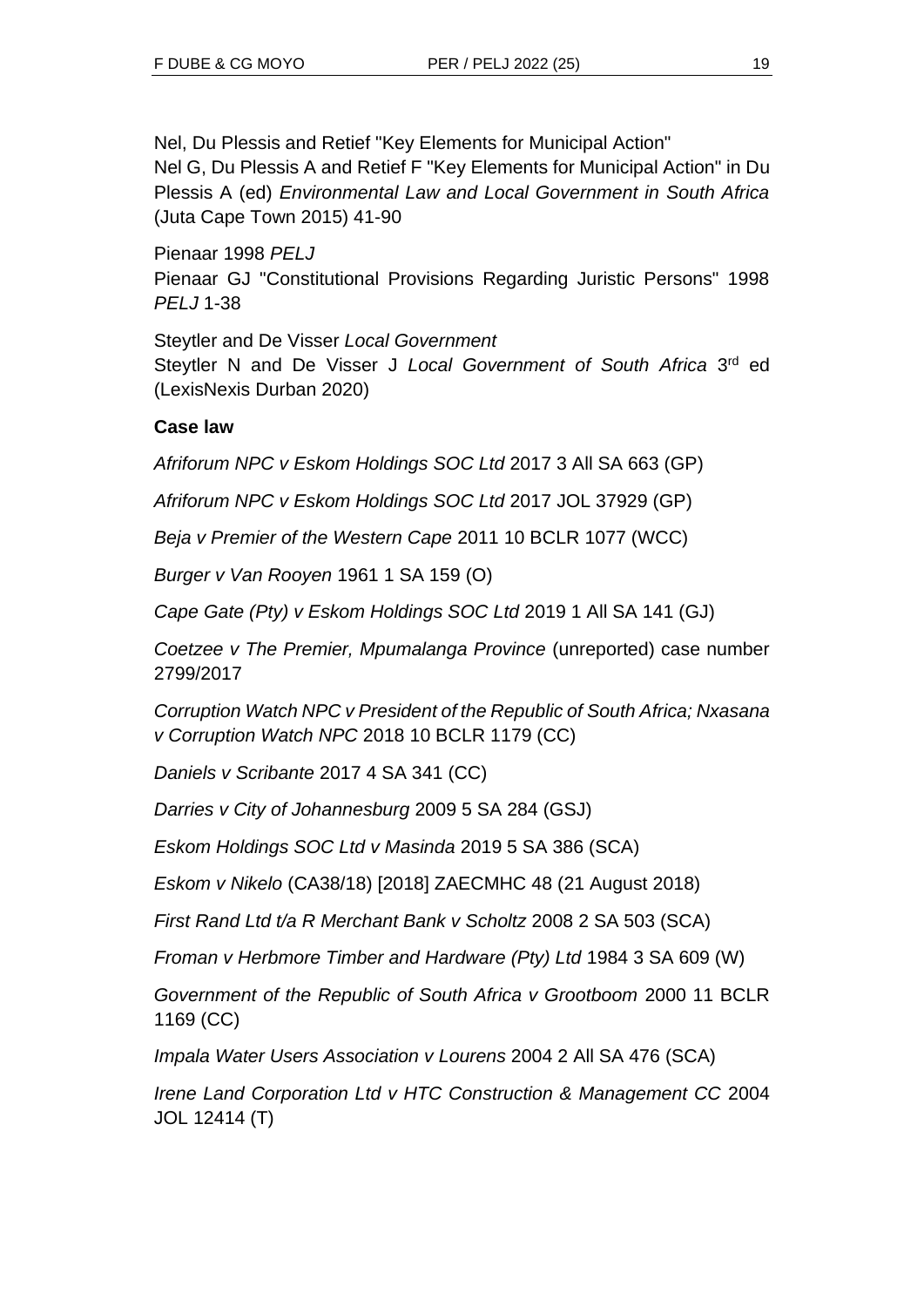*Joseph v City of Johannesburg* 2010 4 SA 55 (CC)

*Makeshift 1190 (Pty) Ltd v Cilliers* 2020 3 All SA 234 (WCC)

*Mkontwana v Nelson Mandela Municipality* 2005 1 SA 530 (CC)

*Naidoo v Moodley* 1982 4 SA 82 (T)

*Niehaus v High Meadow Grove Body Corporate* 2019 JOL 45297 (GJ)

*Nienaber v Stuckey* 1946 AD 1049

*Pioneer Foods (Pty) Ltd v Eskom Holdings SOC Ltd* 2020 JDR 2110 (GJ)

*Pioneer Foods (Pty) v Eskom Holdings SOC Ltd* 2019 JDR 0564 (GJ)

*Queensgate Body Corporate v Claesen* (A3076/98) [1998] ZAGPHC 1 (26 November 1998)

*Rademan v Moqhaka Local Municipality* 2013 7 BCLR 791 (CC)

*Residents of Joe Slovo Community, Western Cape v Thubelisha Homes* 2010 3 SA 454 (CC)

*Resilient Properties (Pty) Ltd v Eskom Holdings SOC Ltd* (2018/11316) [2018] ZAGPJHC 527 (14 September 2018)

*Sebastian v Malelane Irrigation Board* 1950 2 All SA 351 (T)

*Stransham-Ford v Minister of Justice and Correctional Services* 2015 6 BCLR 737 (GP)

*Telkom SA Ltd v Xsinet (Pty) Ltd* 2003 5 SA 309 (SCA)

*Tshumisano Trading v Bronkhorst* 2017 JOL 38104 (LT)

*Unemployed Peoples Movement v Premier, Province of the Eastern Cape*  2020 3 SA 562 (ECG)

*Wilrus Trading CC v De Street Properties* 2021 JOL 49563 (GP)

*Zulu v Minister of Works, KwaZulu-Natal* 1992 1 SA 181 (D)

*Zungu v Nilgra Flats CC* (2017/44199) [2017] ZAGPJHC 417 (23 November 2017)

### **Legislation**

*Constitution of the Republic of South Africa,* 1996

*Electricity Regulation Act* 4 of 2006